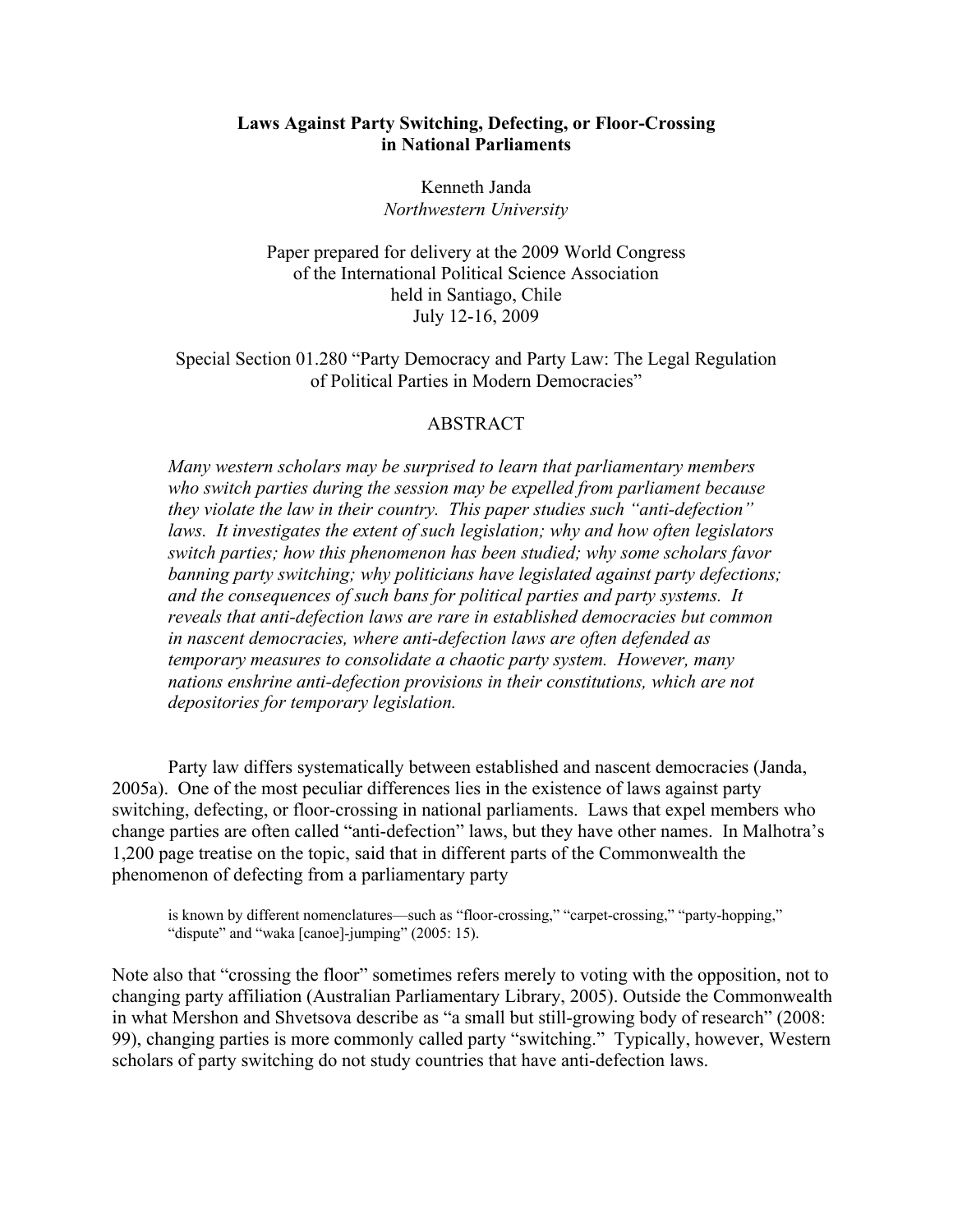Malhotra observes that in some countries party defections "are a non-issue and not perceived as a problem," whereas in others the practice threatens government stability and is taken as very serious. The latter countries tend to legislate against parliamentary party defections. India, for example, enacted different variants of anti-defection laws in 1973, 1985, and 2003. The 2003 law provides that a person can be disqualified from serving in parliament for "voluntarily giving up the membership of his original party" (2005: 965). Furthermore, the Indian law permits parliamentary expulsion simply for voting (or abstaining from voting) "in the House contrary to any direction issued by the political party to which he belongs" (2005: 970).

Malhotra's massive work undertakes to review and analyze "the established laws, rules, practices and procedures and conventions" in 40 Commonwealth countries, with brief references to anti-defection laws in 25 other nations (2005: 15). His data show that laws in 23 of the Commonwealth countries (58%) penalize deputies with parliamentary expulsion for changing parties and that 7 of the 23 also prescribed expulsion simply for voting against their parties (2005: 76-110). Only 7 of his 25 non-Commonwealth nations (28%) had anti-defection laws and none cost members their seats for voting against their parties.

Malhotra, who was Secretary-General of the Indian Parliament, issued his study as a government document that assessed India's experience with anti-defection legislation. He concluded that the law has "succeeded, to some extent, in checking the menace of defections in India's body politic," but that "comprehensive legislation" was needed to make the law more effective (2005: 996-997). This paper aims at expanding research on anti-defection law beyond the Commonwealth countries and at linking such legislation to the comparative analysis of political parties more generally. It begins by reviewing the extent of anti-defection laws across nations.

## The Extent of Anti-Defection Laws

Laws against crossing the floor (a phrase often used for party switching or defections in developing democracies, not just for voting with the opposition) are sometimes not mere "laws," they are often enshrined in national constitutions. To illustrate the nature of anti-defection legislation, Table 1 reports constitution provisions in eight nations.

# Table 1: Protecting Parties with Anti-Defection Provisions in the Constitution

- Belize, Article 59. Tenure of Office of Members
	- (1) Every member of the House of Representatives shall vacate his seat in the House at the next dissolution of the National Assembly after his election.
	- (2) A member of the House of Representatives shall also vacate his seat in the House— (e) if, having been a candidate of a political party and elected to the House of Representatives as a candidate of that political party, he resigns from that political party or crosses the floor.
- Namibia, Article 48. Vacation of Seats
	- (1) Members of the National Assembly shall vacate their seats:
		- (b) if the political party which nominated them to sit in the National Assembly informs the Speaker that such members are no longer members of such political party.
- Nepal, Article 49. Vacation of Seats
	- (1) The seat of a member of Parliament shall become vacant in the following circumstances:
		- (f) if the party of which he was a member when elected provides notification in the manner set forth by law that he has abandoned the party.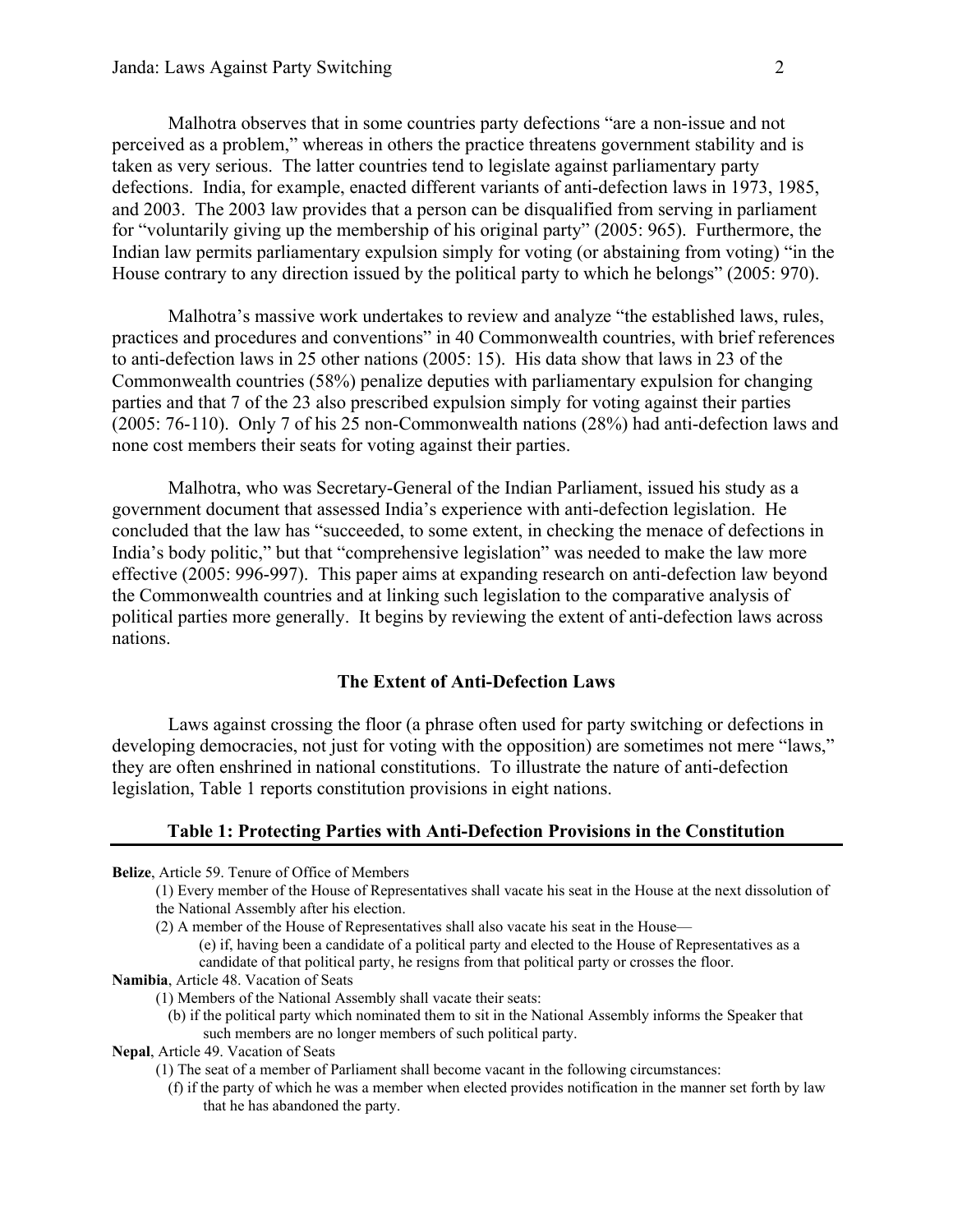Nigeria, Article 68. Tenure of Seat of Members

(g) being a person whose election to the House was sponsored by a political party, he becomes a member of another political party before the expiration of the period for which that House was elected:

#### Seychelles, Article 81. Vacation of Seats

(1) A person ceases to be a member of the National Assembly and the seat occupied by that person in the Assembly shall become vacant—

27(h) if, in the case of a proportionally elected member—

(i) the political party which nominated the person as member nominates another person as member in place of the first-mentioned person and notifies the Speaker in writing of the new nomination; (ii) the person ceases to be a member of the political party of which that person was a member at the time of the election;

## Sierra Leone, Article 77. Tenure of Seats of Members of Parliament

(1) A Member of Parliament shall vacate his seat in Parliament—

(k) if he ceases to be a member of the political party of which he was a member at the time of his election to Parliament and he so informs the Speaker, or the Speaker is so informed by the Leader of that political party;

### Singapore, Article 46

(2) The seat of a Member of Parliament shall become vacant—

(b) if he ceases to be a member of, or is expelled or resigns from, the political party for which he stood in the election;

### Zimbabwe, Article 41. Tenure of Seats of Members

(1) Subject to the provisions of this section, the seat of a member of Parliament shall become vacant only- (e) if, being a member referred to in section 38 (1) (a) and having ceased to be a member of the political party of which he was a member at the date of his election to Parliament, the political party concerned, by written notice to the Speaker, declares that he has ceased to represent its interests in parliament.

#### SOURCE: Janda (2005a: 13)

It is difficult to determine exactly which nations had anti-defection laws and which still had them as of 2007. Malhotra's list of 23 nations provide a useful start, but two of his countries rescinded their laws and other countries show up in different surveys. Subramanian's list (2008) of twenty-nine nations overlaps with Malhotra's but deviates somewhat. The International Institute for Democracy and Electoral Assistance (IDEA, 2006) uncovered more nations in its survey of party officials in 64 developing democracies, who were asked: *Is it possible for a member of parliament to leave the party with which s/he was elected and join another party or become an independent MP (floor-crossing)?* Data from these sources and reports from the Council of Europe (2005) and Breeveld (2007) are combined in Table 2, which identifies 41 nations with laws against parliamentary party defections and groups them by type of democracy, as classified by Norris (2005) based on data from Freedom House (2007).

Table 2: Nations with Laws Against Parliamentary Party Defections

| Type of democracy,<br>2007 | <b>Number</b><br>of<br>nations | <b>Those with</b><br>floor-<br>crossing laws | <b>Nations with floor-crossing laws</b>    |  |
|----------------------------|--------------------------------|----------------------------------------------|--------------------------------------------|--|
|                            |                                |                                              |                                            |  |
| Older democracies          | 36                             | 5(14%)                                       | India, Israel, Portugal, Trinidad & Tobago |  |
| Newer democracies          | 54                             | 13(24%)                                      | Belize, Bulgaria, Ghana, Guyana, Hungary,  |  |
|                            |                                |                                              | Lesotho, Mexico, Namibia, Romania, Samoa,  |  |
|                            |                                |                                              | Senegal, Suriname, Ukraine                 |  |
| Semi-democracies           | 58                             | 19 (33%)                                     | Armenia, Bangladesh, Fiji, Gabon, Kenya,   |  |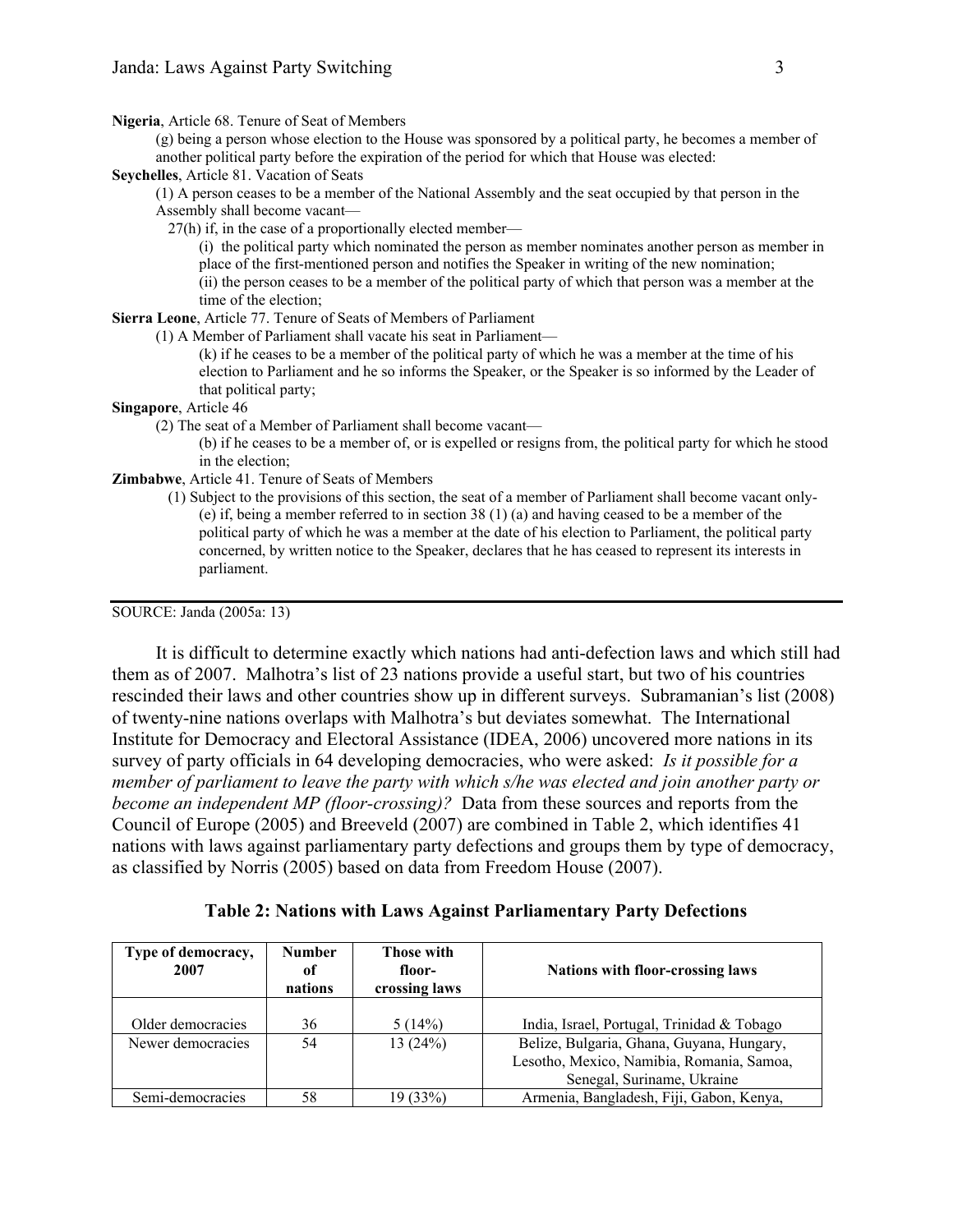|                |    |       | Macedonia, Malawi, Mozambique, Nepal, Niger,<br>Nigeria, Papua New Guinea, Seychelles,<br>Sierra Leone, Singapore, Sri Lanka, Tanzania, |
|----------------|----|-------|-----------------------------------------------------------------------------------------------------------------------------------------|
|                |    |       | Uganda, Zambia                                                                                                                          |
| Non democratic | 45 | 4(9%) | Congo (Democratic Republic), Pakistan, Thailand,                                                                                        |
|                |    |       | Zimbabwe                                                                                                                                |
| TOTAL          |    |       |                                                                                                                                         |

Accepting Table 2 as reasonably accurate as of 2007, we learn that about only 14 percent of established democracies require parliamentary members to forfeit their parliamentary seats if they change political parties. (Two democratic nations—New Zealand and South Africa—once had but abandoned such laws.) In contrast, floor-crossing laws are present in 33 percent of nations classified as semi-democracies. While only 9 percent of non-democratic nations ban party defections, many do not even allow political parties, rendering moot this statistic. Notably absent from these lists are the established democracies of Western Europe. In sum, laws that ban party defections are more common in nascent democracies than in established democracies.

This finding fits with Karvonen's study of statutory Party Laws (not constitutional provisions) enacted explicitly by 39 nations to govern political parties. Of these, he writes

The general impression is that, in certain respects, the degree of democracy is clearly associated with the occurrence of restrictions on political parties. The most important line of demarcation seems to run between established democracies and other states. Established democracies display few restrictions on parties, all other groups of states considerably more (2007: 445).

Although Karvonen does not specifically address anti-defection laws, they can be interpreted as restrictions on party politics that are seldom imposed in established democracies.

## The Extent of Party Switching

Separate from studies of anti-defection laws is the literature on party switching, most of which is (understandably) written about countries that lack anti-defection laws. In part because the political act of changing parliamentary parties goes by so many different terms, studies of party switching are difficult to track down and have yet to acquire status as a subfield in party politics. McElroy (2003: 2) writes, "As a phenomenon party switching has received surprisingly little attention in the canon of political parties," and Desposato (2006b) says, "One oftoverlooked window on party systems is switching by politicians." He elaborates:

While switching is relatively rare in most countries, it has been common in many countries, including South Africa, Japan, Bolivia, Ecuador, Nepal, Russia, the Philippines, France, Italy, and Brazil. Such behavior is usually dismissed as an indicator that "parties don't matter," but I argue that party switching warrants study for at least three reasons. First, frequent switching makes it clear that parties do matter—otherwise politicians would not bother to switch. Second, and more importantly, switching provides a unique window on politicians' underlying preferences, including their incentives for belonging to political parties. . . . Finally, switching poses a normative problem for representation in mass democracies. Parties are the primary mechanism linking voters and politicians in modern mass democracies. (p. 62-63)

Some authors regard party switching as an issue limited to new, developing, or non-Western democracies. Comparing the party systems of Brazil and Chile with those in Finland,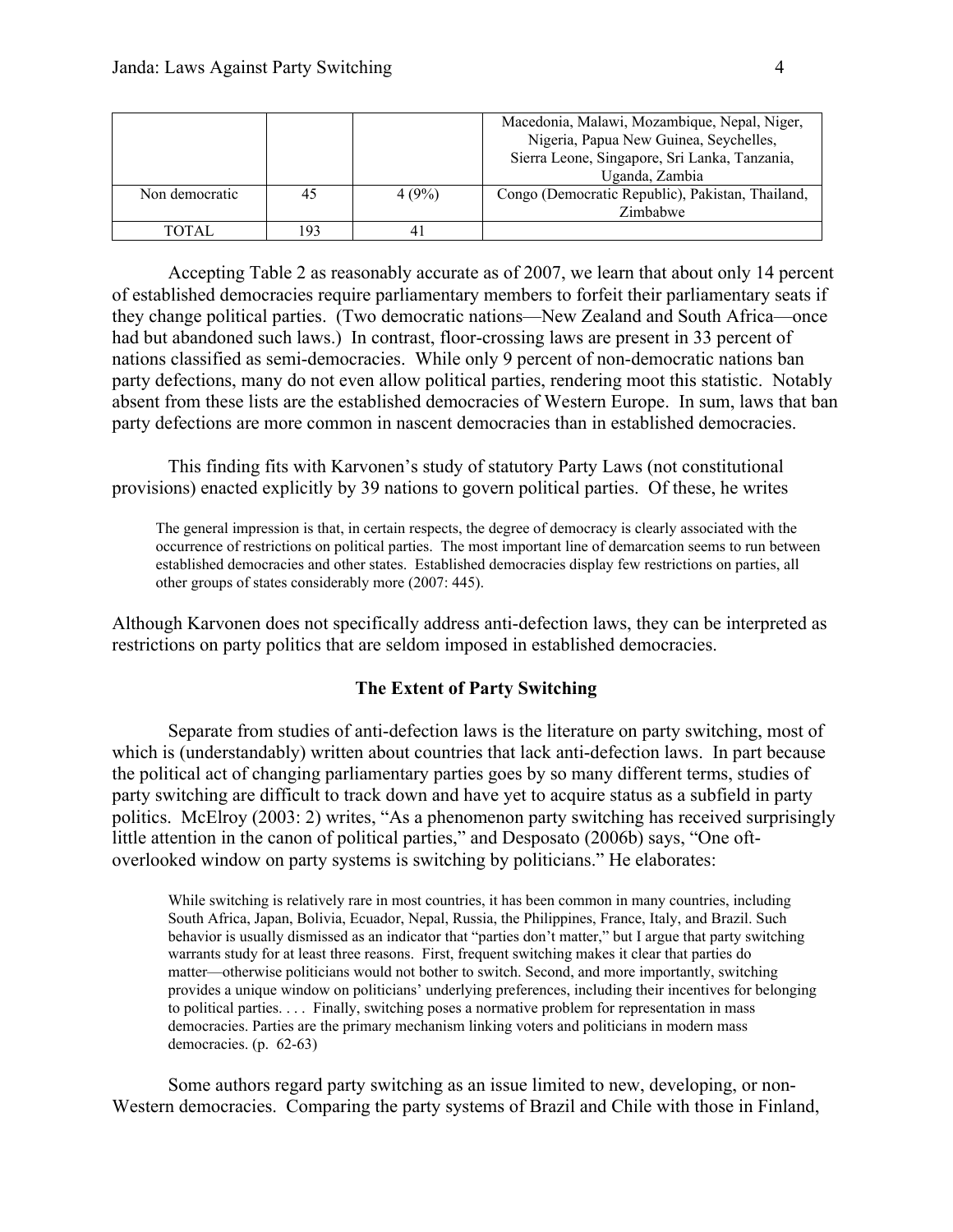Ireland, and Italy, Mainwaring (1991: 32-33) notes: "In these European countries, relatively few politicians change parties. This situation creates stronger bonds between politicians and parties, for the fate of politicians depends to a greater extent upon the success of their parties."

Other authors, however, see a good deal of party switching in some European countries—including Italy (Mainwaring notwithstanding). Heller and Mershon (2005: 546) found that "Almost one-fourth of the members of the lower house in Italy, the Chamber of Deputies, switched parties at least once between 1996 and 2001." Traditionally, according to McElroy, party switching was "generally viewed as an aberration or an indicator of a weak, ill formed party system, a phenomenon associated with newly emerging democracies or unstable ones," but "recent research has challenged the conventional wisdom that switching is an exceptional occurrence," for it is relatively common in many democracies (2003: 2). In fact, McElroy's own study of the Third European Parliament (1989-94) found that 71 members (almost 15 percent) moved to a different party from that at entry (2003: 4).

Even in the United States, with its stable two-party system, Nokken (2000: 421) identified 20 members serving in the House and Senate from 1947 to 1994 who changed their parties while in office—16 switching from Democratic to Republican. This steady erosion of Democratic representation helped the Republicans—the decided minority party in Congress following World War II—gain strength until they won control in the 1994 election. In a celebrated reversal of the trend, one moderate Republican Senator (Jim Jeffords of Vermont) switched to independent in 2001 when the Senate was equally split between the parties. He then voted with the Democrats to choose the Senate's leaders, giving the Democrats control of the chamber under Republican President George Bush. After Nicolas Sarkozy defeated the Socialist candidate in the spring of 2007 and became President of France, several high-ranking Socialists (not all were deputies) left their party to become officials in Sarkozy's center-right government led by his Union for a Popular Movement (UMP). An Internet encyclopedia (Wikipedia, 2009) even offers lists of British and Canadian legislators through history who have crossed the floor. So party switching occurs in western democracies, even in modern times.

### Why Do Members Switch Parties?

Parliamentary research recognized long ago that personal incentives motivated the votes of legislative deputies. Deputies usually derive value from supporting their parties, but sometimes that incentive is weak. Presumably, the link between personal advancement and party loyalty is strongest within established and stable parliamentary party systems, and weakest within new and volatile party systems. But even then, as Montgomery found, deputies in one transitional system (Hungary in 1994) soon learned "that parties are a key to fulfilling their private goals" (1999: 517). Observers of another fluid party system (Ukraine since 1994), however, found that "bad policy outcomes" could "create an electoral incentive for legislators to switch parties prior to an election" (Slomczynski, Shabad and Zielinski, 2008: 92).

Various scholars have discussed motivational conflicts confronting deputies in their parliamentary behavior. Heller and Mershon see four factors in a legislator's decision to switch, which is "some function of her ideal policy, her party's policy position, her party's ability to influence outcomes, and her contribution to that influence" (2008: 912). Subramanian describes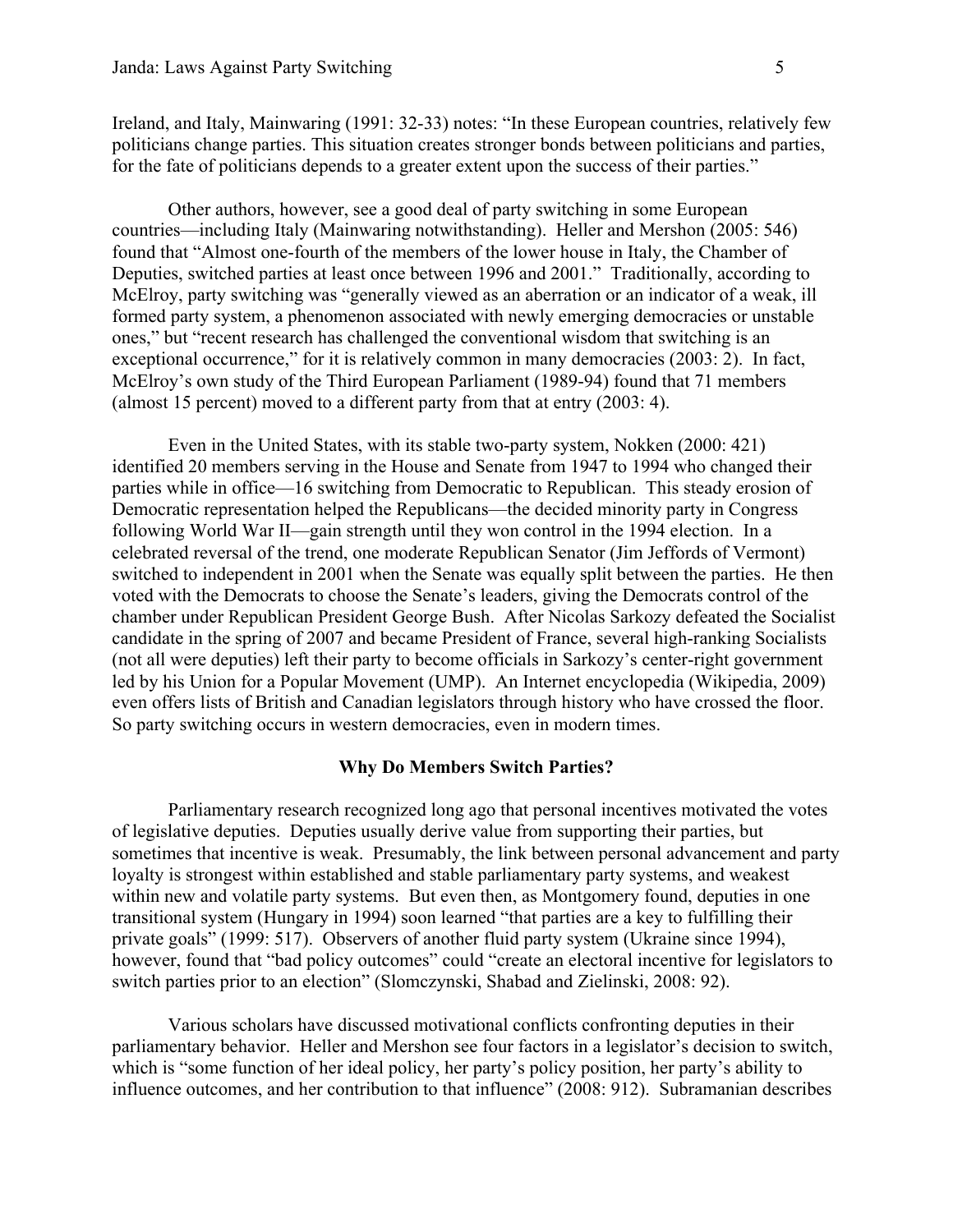the primary conflict simply and succinctly between two choices, which he calls the "Legislator's Dilemma":

Legislators face the following options when voting on policy decisions. First, they can choose to support their voters and stand a good chance of re-election. Second, they can consistently support their party and vote with their party on policy issues, thereby ensuring their ability to rise in power in the party, attain nomination for the next election and seek other benefits as a virtue of their loyalty and status in the party (2008:39).

Subramanian focuses on the conflict that occurs when legislators believe that their constituents' wishes deviate from their parties' positions. A different conflict occurs —especially given single-member districts—when legislators' personal beliefs clash with their constituents' opinions, regardless of their parties' positions. It harkens back to Edmund Burke's famous 1774 speech to his electors of Bristol: "Your representative owes you, not his industry only, but his judgment; and he betrays, instead of serving you, if he sacrifices it to your opinion" (Payne, 1990). That classic conflict between a legislator being a "trustee" (as described by Burke) or a "delegate" (as prescribed by democratic theory) is usually not central to the issue of party switching, however.

A quite different conflict that is very central to party switching is also not captured by Subramanian's legislative dilemma. More likely in nascent than established democracies, it arises when deputies are tempted to defect from their parties in return for appointments in another party. Defections in such instances can provide the votes necessary to create a new government—and positions in the government party. In India during 1967 and 1968, Malhotra saw the obvious effect of "the lure of office" in decisions of legislators to defect in the fact that "out of 210 defecting legislators of various states, 116 were included in the Councils of Ministers which they helped to form by defections" (2005: 5).

So legislators might be tempted to vote for themselves, defecting to another party for personal gain. Against this temptation, governments may enact anti-defection laws in order to promote party stability. Malhotra says that the Indian law on defection "seeks to provide safety measures to protect both the government and the opposition for instability arising out of shifts of allegiance" (2005: 5). However, parliamentary party leaders may value anti-defection laws for a darker purpose—to bolster control of their members. Backers of anti-defection laws rarely point out this consequence.

In the special case when anti-defection also laws threaten legislators with expulsion simply for voting against their party (as in India), Hirschman's exit-voice-loyalty framework (1970) may apply. If party leaders demand absolute *loyalty* in voting, they deny legislators all *voice* (dissenting opinions) and thus tempt frustrated legislators to *exit* the party (Subramanian, 2008: 6-7). If exiting the party also means exiting parliament, exit removes the motivation to become a minister by helping an existing party form an alternative government. However, other political calculations may induce legislators to voice their opinions at the cost of losing their seats. If they think that many voters share their opinions, they can start a new party, hoping to appeal to those voters. We will explore all these options below and conclude by presenting some evidence of the effects of anti-defection laws on party defections.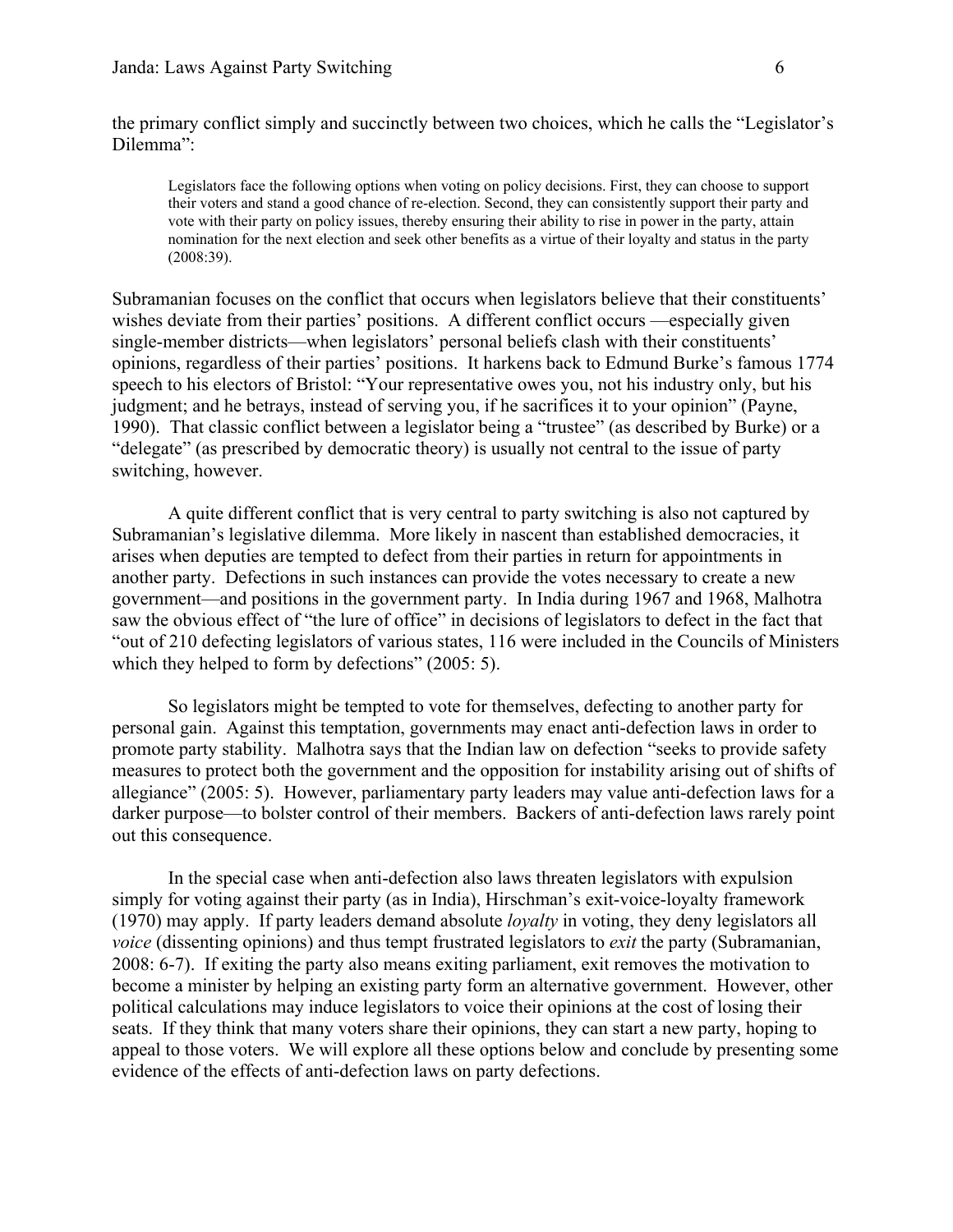### How Party Switching Has Been Studied

For stylistic reasons, most authors use synonymous terms (switching, defections, crossing) when writing about party changes, some favor one term over others, and there is a relationship between the terms researchers use for changing parliamentary parties and their theoretical objectives. Usage usually hinges on whether they treat the act as a *dependent* or *independent* variable.

Switching as a dependent variable: Those who primarily favor party "switching" often focus on the act as a dependent variable, seeking to explain why parliamentary members do or do not change their party affiliations. This tendency appears in studies by Cox and McCubbins (1994), Samuels (2000), Castle and Fett (2000), McElroy (2003), Mershon and Heller (2003), Shabad and Slomczynski (2004), Heller and Mershon (2005), and Desposato (2005 and 2006b). Desposato's study of Brazilian legislators, for example, found that legislators changed parties "in search of national and gubernatorial pork," when "ideologically alienated within their own party," and because election is "easier in some parties than others" due to Brazil's election laws (2005: 8). Castle and Fett determined that switchers in the U.S. Congress were less likely to have supported their original party and more likely to switch from the minority to the majority (2000: 236-238). McElroy's statistical analysis showed that members of the European Parliament were significantly more likely to switch to a larger party from a small one, that newer party members were more likely to switch than members with more seniority, and that parties holding the executive were more likely to attract switchers (2003: 21).

Some of these studies also treat party switching as an independent variable, theorizing about the political consequences of party switching at the micro level—that is, its effects on members who switch parties. Such micro-level studies typically focus on two types of results for individual switchers—their subsequent voting behavior and their likelihood of reelection.

Switching's effects on parliamentary members—voting:Following this line of research, Desposato (2005) found that Brazilian legislators who switched parties voted with their new party 75% of the time after (versus 60% with their old party)—almost a complete reversal of their voting patterns prior to switching. Nokken, who looked at roll call voting of party switchers in the U.S. Congress also found, "In each instance, members who changed party affiliation showed big differences in their roll-call behavior after switching" (2000: 440).

Switching's effects on parliamentary members—reelection: The other line of research on individual switchers concerns their reelection rate. In their study of inter-party mobility among parliamentary candidates in East Central Europe, Shabad and Slomczynski found that party switching usually carried costs for reelection, and that partisan loyalty was usually a better route to reelection (2004: 171). Samuels discovered the same result for party switchers in Brazil: "deputies who switched parties in both legislatures had much less success at winning reelection" (2000: 491). On the other hand, Reed (1997) found that Japanese legislators who defected from the ruling LDP during a wave of political reform prior to the 1993 election tended to fare better in reelection with new parties than incumbent LDP members. Note, however, that Reed used the term "defectors" not "switchers." The different terms suggest a different dynamic underlying the party change. "Switcher" may imply an opportunistic motivation for changing parties;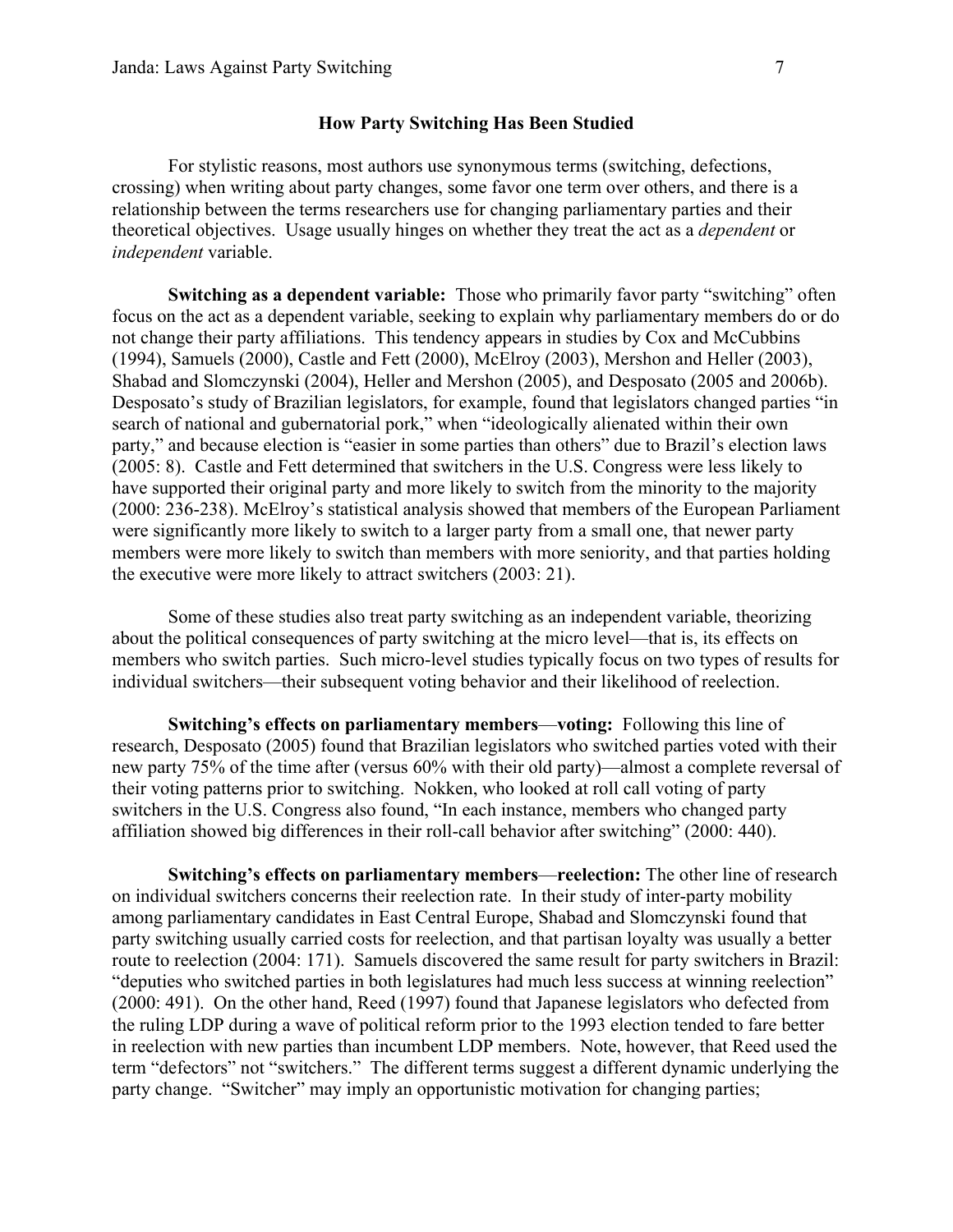"defector" may imply departure for policy reasons—at least when numerous members change their parties about the same time.

Party switching is an independent variable in another body of studies that examine effects on the *party system* rather than on the switchers. Often, these studies favor the alternative terms of "defection" and "crossing the floor." Such macro-level studies typically focus on two types of results for the party system—change in government and party system instability.

Defections' effects on party systems—change in government: Some researchers focus on major changes in a nation's party system wrought by defections of a few party members. As mentioned above, the Democratic Party gained control of the United States Senate in 2001 after only one Senator defected from the Republican Party. Studying the Japanese Liberal Democratic Party's loss of status as a hegemonic majority party after the 1996 election, Kato and Laver said, "Every defection from another party into the LDP, and especially from the NFP to the LDP, brought the LDP closer to majority status" (1998: 249). Speaking about party systems in general, they say that sometimes "even small-scale strategic defections can make all the difference in the world, which of course offers far greater incentives for them actually to take place" (251). Of course, party defections that occur on a large scale obviously have governmental implications. According to Montinola, this happened in the Philippines, where "parties were constantly vulnerable to mass defections":

For example, 24 of the 74 Nacionalistas in what was then a 106-member House of Representatives switched to the Liberal party immediately after the 1961 elections. After the 1965 elections, 15 of 62 Liberal representatives switched to the Nacionalista party. In both instances, the defectors who were switching to the incoming president's party gave a legislative majority to a president originally elected with only minority support in Congress (1999: 134).

Similarly Kamath (1985) described the governmental consequences of parliamentary party defections in India, while (Rakner and Svåsand, 2004) documented the election of the Speaker of the Zambian Parliament through defections.

Defections' effects on party systems—instability and ineffectiveness: Most writers concerned with the effects of party defections on the party system, however, cite deleterious effects on system instability and ineffectiveness—two concepts often merged in describing a dysfunctional party system. Here is Montinola's assessment of mass defections from parties in the Philippines:

The parties' lack of political consistency and unbridled party-switching by politicians understandably reinforced the notion among voters that parties were neither robust nor meaningfully differentiated. In fact, parties were merely temporary electoral and legislative alliances designed to maximize the election chances of individual politicians (1999: 135).

Rakner and Svåsand (2004) report that party defections in Zambia, which led to the election of the Speaker of Parliament, underlie the weak foundations of its party system. Levitsky and Cameron (2003: 2, 6) contend that the creation of an "atomized, candidate-centered system" in Peru under Fujimori created "an incentive for politicians to abandon existing parties and pursue office as 'independents.' These defections decimated an already debilitated party system." Mainwaring, using Brazil as an example, says, "Politicians in some inchoate systems have little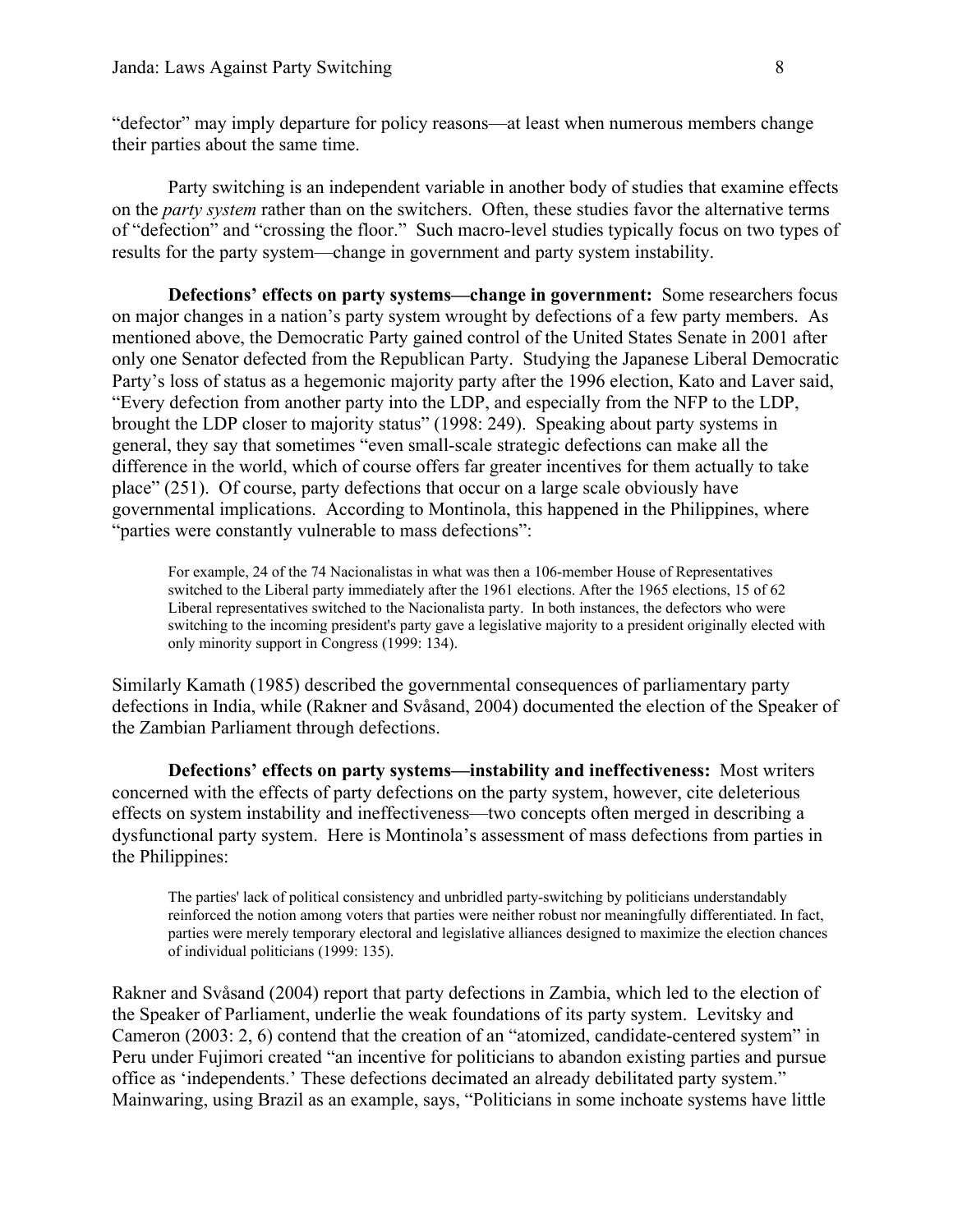party loyalty, and switching allegiance is common" (1998: 79). Fraenkel (2005: 2) writing about party politics in the Pacific Islands, holds that "Fluidity of parliamentary alignments, and the readiness of MPs to 'cross the floor', ensure a frequent turnover of governments, particularly in western Melanesia but also in Nauru and Kiribati." Commenting on East and Southeast Asia, Carothers (2006: 46) writes: "Many parties are little more than fiefdoms of the party leaders and their close associates. Party switching is a further symptom of the pervasive personalism." Other scholars consider party switching a source of political instability in Caribbean nations (Grant, 2004), in Mexico (Barrow, 2007), in Indonesia, the Philippines and Thailand (Ufen, 2008), and in Trinidad and Tobago (Sobion, 2008: 31).

Note that these reports on the negative effects of parliamentary party defections on a nation's party system come virtually exclusively from studies of party politics in developing democracies. Defection from parliamentary parties is not a notable concern of scholars writing on countries with established democratic governments, where party switching also occurs.

## Why Some Scholars Favor Banning Party Defections

Scholars who believe that defecting from parliamentary parties contributes to party system instability and ineffectiveness typically favor anti-defection laws that require defectors to surrender their parliamentary seats. Some scholars defend such laws as improving the practice of party politics in government. Others go beyond the implications for party politics, claiming that party defections in parliament are inherently undemocratic. According to Kamath (1985: 1051), "Political defections attack the very roots of democracy in India."

Whenever a legislator elected on a party ticket or as an independent changes his party affiliation or joins a party, he commits a breach of faith. In most elections, party identity has more influence on the minds of the electorate than the personal prestige of the candidate. In fairness to the electorate, a defector should be made to seek a fresh mandate from the people.

Montinola (1999: 136) echoes that view for the Philippines, contending that defections impair "party loyalty (the crucial prerequisite to cohesive party organizations), meaningful electoral choice, and democratic accountability." And recall Desposato's argument (writing about Brazil) that party switching "poses a normative problem for representation in mass democracies." He explains:

Parties are the primary mechanism linking voters and politicians in modern mass democracies. Meaningful and stable party labels enable voters to make identify optimal candidates and cast appropriate ballots. Party switching, however, violates the basic electoral pact and effectively makes party labels meaningless (2006b: 63).

Joubert (2006: 178-179) reports that a member of the South African parliament framed the issue in light of South Africa's electoral system and democratic government:

There is conflict between the principle of accountability to the electorate and the proportional list (PR) electoral system. Representatives who 'cross the floor' in the current PR system are not answerable to their voters, and this undermines the democratic principle of accountability.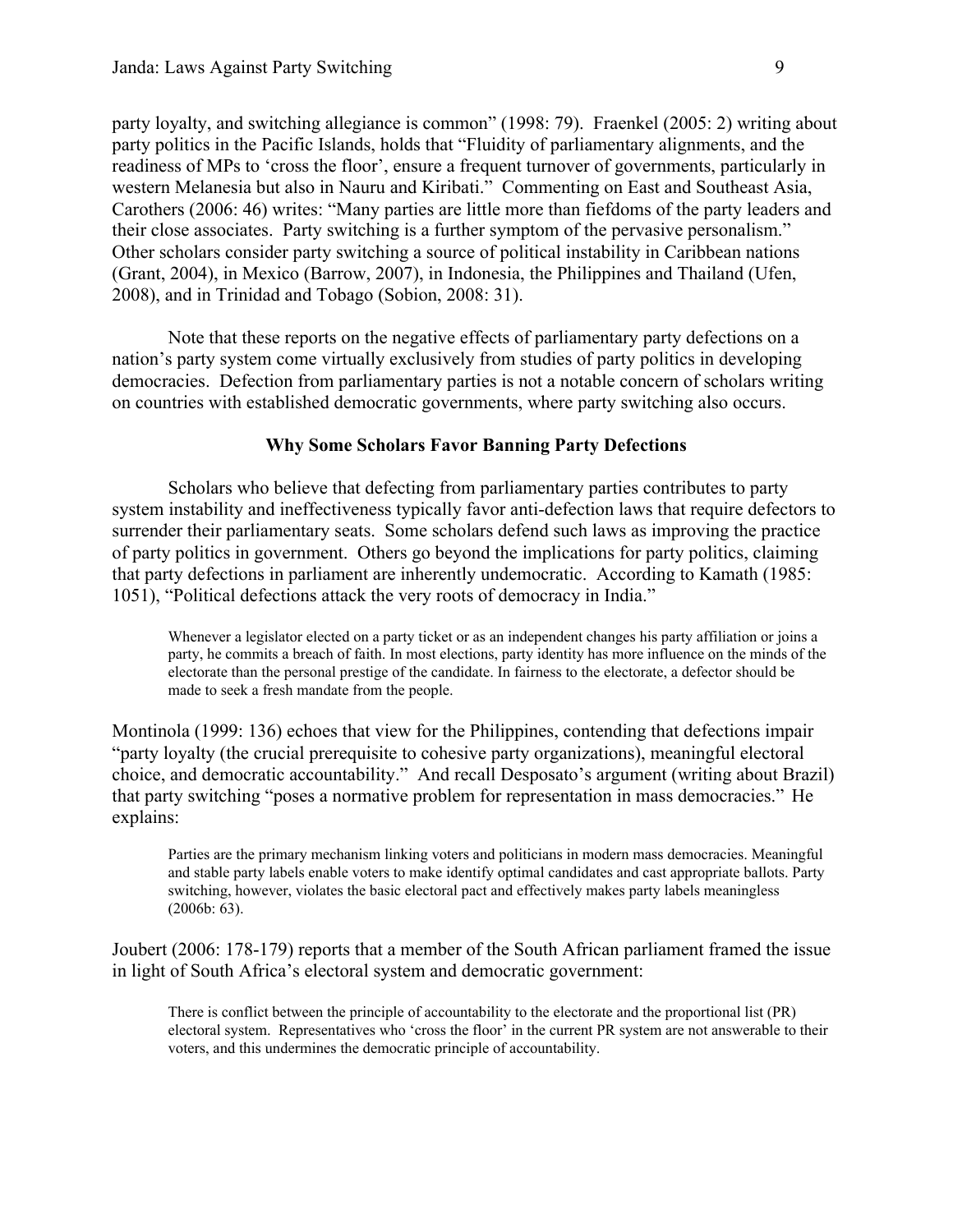This comment by a parliamentary member indicates that scholars are not the only actors who sometimes favor banning party defections. Despite their public rationales, politicians may want to ban defections for reasons other than democratic theory or the effect of defections on party system instability and effectiveness. Outlawing party defections increases the power of party leaders, for members of parliament cannot protest their leaders' decisions by threatening to leave the party.

## Why Politicians Legislate Against Party Defections

Political parties usually shape the behavior of their members by adopting internal party rules. Arguably, the most draconian rule is expulsion from the party. Because this sanction has little effect on a person who threatens to leave the party anyway, internal party rules are ineffective in producing parliamentary cohesion when members are willing to defect rather than submit to party discipline. In this case, politicians can seek help from another quarter, the state, by enacting governmental laws that ban party defections. Typically, such laws cost the defector or switcher his or her parliamentary seat upon "crossing the floor" and leaving the party.

As distinct from internal party rules, which are enforced by and within the party organization, state-based party laws invoke the full enforcement power of the government, including fines, injunctions, and even imprisonment. A topic of growing interest in comparative party politics (see Janda, 2005a; Müller and Sieberer, 2006; and Karvonen, 2007), party law has been defined as any governmental regulations (whether in constitutions, statutes or administrative rulings) that govern "the definition, composition, structure, and activities of political parties" (Janda, 2005a: 4). Enacting state-based law provides a powerful way to shape parties (Müller, 1993). As Carothers (2006: 193) says, "Working directly on party law holds out the possibility of getting at some of the governing structures that determine the shape of parties, and having some effect on all the parties at once." He continues:

Even when changes in party law are the cooperative project of all the main parties in a country, both those in the government and the opposition, some part of the underlying motivation may not be democracy strengthening, no matter how the project is billed (p. 194).

Janda argues that party law in different nations follows different policy models, for nations vary in their desire to *proscribe, permit, promote, protect,* or *prescribe* parties and party activities:

These policy models are conceptualized as pure forms; nations may not follow any one of them exactly in making party law. Nations tend to follow these models, but specific laws may fit different regulatory policies, reflecting the complexity of the law-making process. In general, nations that *proscribe* parties by law forbid them from operating entirely; nations that *permit* parties allow them to operate freely; nations that *promote* parties actively support them; nations that *protect* parties favor certain ones over others; and nations that *prescribe* for parties seek to mold them to fit an ideal (2005a: 8).

Banning parliamentary members from defecting tends to serve the *protection* model of party law by centralizing power within existing parties. As Müller and Schreiber (2006: 437) write, "Party law can provide additional incentives that tie those elected under a party label to that party. The most drastic means to do so is to enforce automatic resignation of defectors from parliament."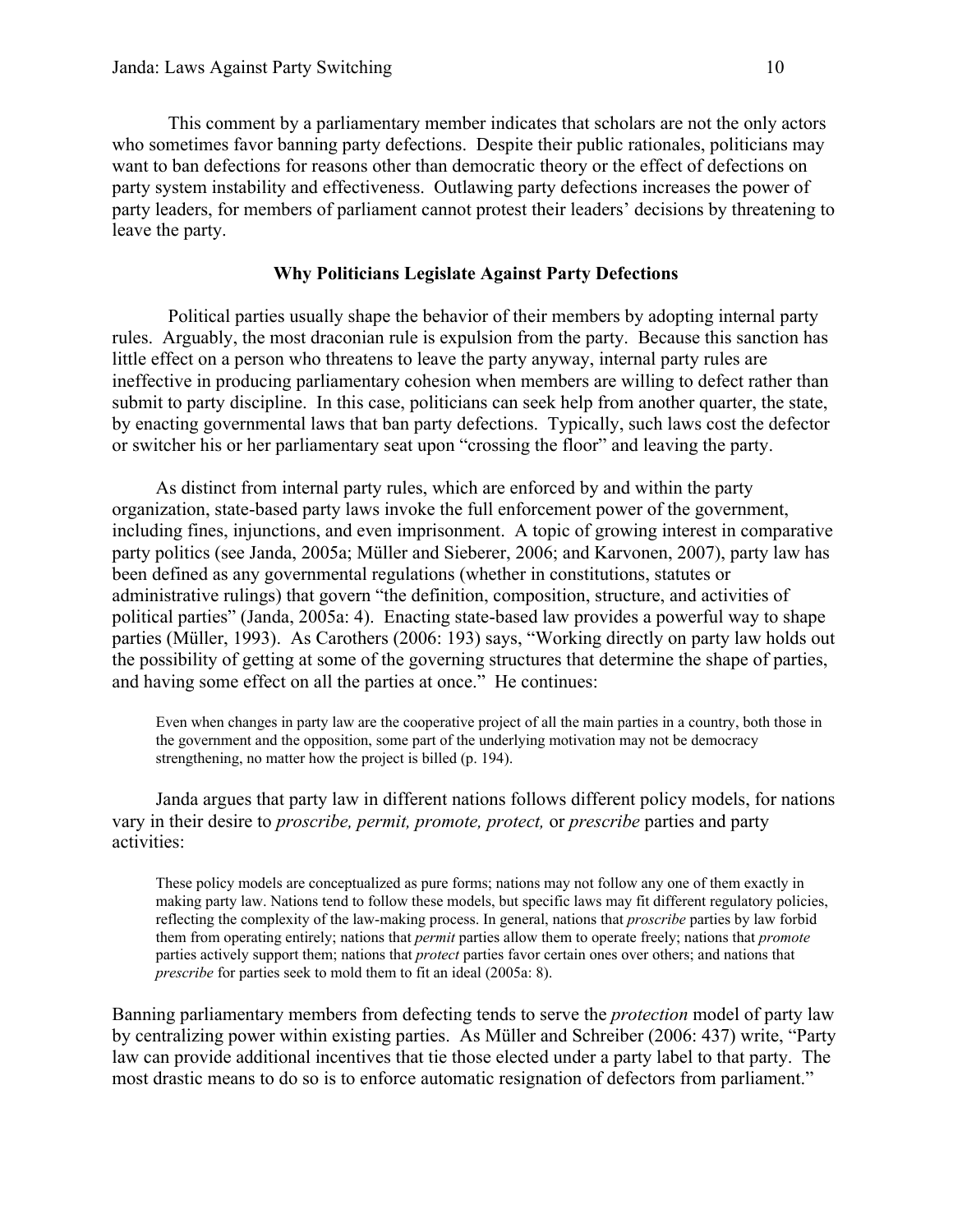Although anti-defection laws fit the protection model, they may have merit for the political system by centralizing power in existing parties that are weak and decentralized. Indeed, such ineffective party systems are what Kamath (1985) abhors in India, what Mainwaring (1991) laments in Brazil, what concerns Montinola (1999) in the Philippines, what Pottie (2001) writes about in South Africa, what Levitsky and Cameron (2003) critique in Peru, what Rakner and Svåsand (2004) note in Zambia, what Fraenkel (2005) opposes in the Pacific Islands, and what Salih and Nordlund (2007) worry about in Africa. On the other hand, some scholars contend that such laws may create more problems than they solve. That corner includes Kreuzer and Pettai (2003), Mershon and Heller (2003), Rahman (2005), Booysen (2006), and Joubert (2006).

So there is some dispute among scholars about anti-defection laws. As Booysen states it:

The international debate on floor-crossing focuses primarily on the measures to limit floor-crossing, strategies to bypass the limitations, the electoral system within which the floor-crossing practices are manifested and the impact of floor-crossing on the inter-party balance of power (2003: 729).

More properly put, the "international debate" is limited to scholars who write about party politics in developing democracies. Most students of party politics in developed democracies are probably unaware that nations even have laws against crossing the floor, and they are even more likely to be unaware of the debate over the issue. As Mershon and Heller state, "the writings on switching in new democracies and those on switching in established democracies largely speak past each other" (2003: 5).

# Some Consequences of Anti-Defection Laws

On the surface, two general consequences—one voiced and the other *sotto voce*—promise to flow from banning party defections in parliament. The voiced expectation is to preserve the party divisions formed after an election throughout the life of parliament. By keeping legislators in their original parties, laws against crossing the aisle presumably would

- prevent larger parties from gaining control of government through seducing members of smaller parties with promises of governmental or financial gifts,
- reduce party fragmentation from members leaving to create new parties, and
- bolster the  $18<sup>th</sup>$  century definition of party by Edmund Burke as "a body of men united, for promoting by their joint endeavors the national interest, upon some particular principles in which they are all agreed."

In other words, by banning parliamentary party defections, there would be less corruption, more party stability, and more meaningful party labels with less personalism in politics.

The *sotto voce* expectation is that banning party defections would increase the power of party leaders. This might provide for more centralized (and thus more coherent) party policy and greater cohesion among party members in parliamentary voting. Most party scholars would regard these implications as important traits for any legislative body and especially important in parliamentary systems. In fact, these party traits support the three bullet points above. Notwithstanding the merit to this line of argument, calls to increase the power of party leaders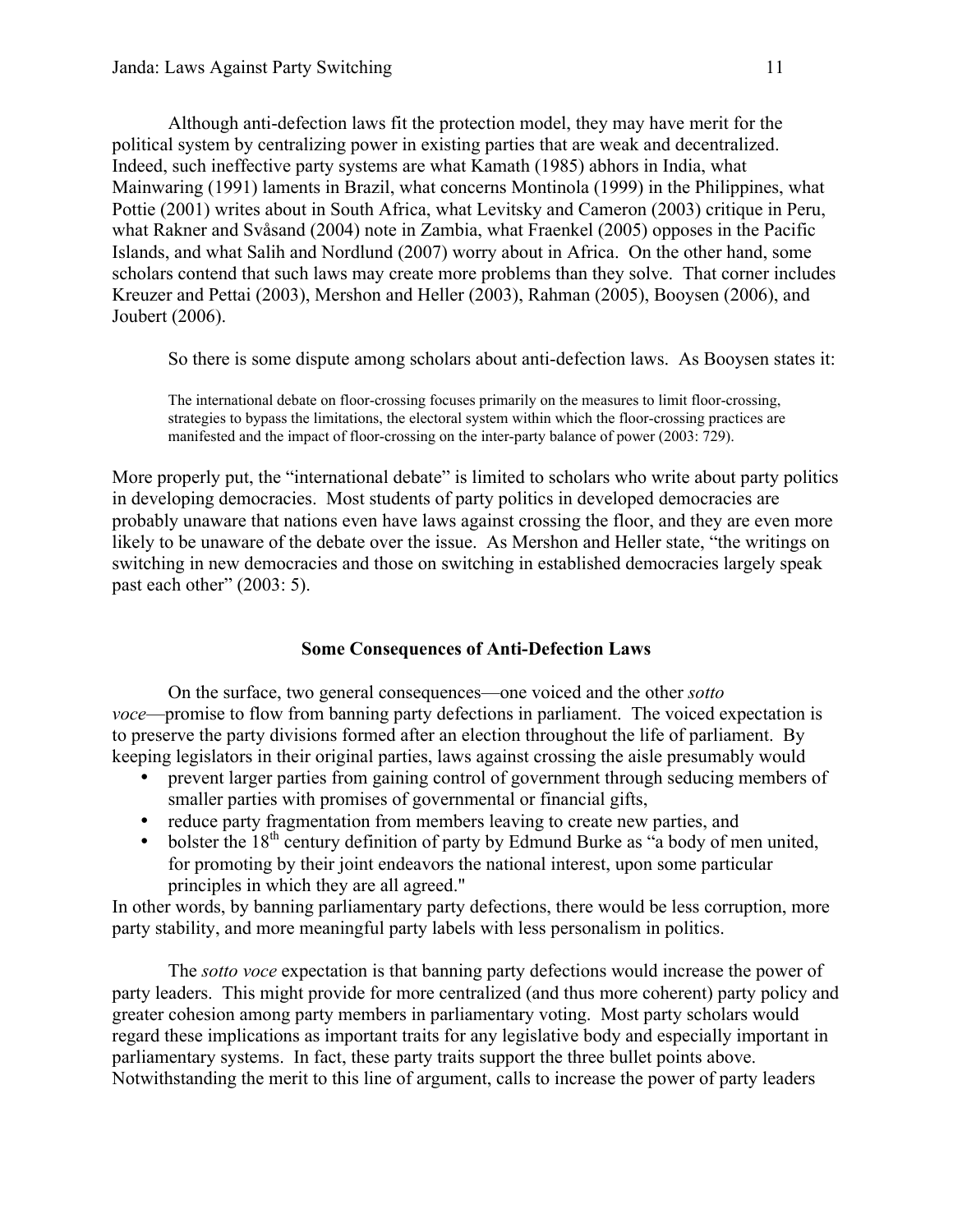rarely fare well among citizens and party members. So the *sotto voce* expectation is appropriately muted when proposing or defending legislation to ban party defections.

Considerations against anti-defection laws: Because most old and new democracies do not ban parliamentary party defections, such laws appear to conflict at least with the practice of competitive party politics—if they are not "undemocratic" in principle. Nations in developing democracies should consider why they need party laws that seem unnecessary in established democracies. Studying party switching in Poland and the Czech Republic, two new democracies with histories of party volatility, Shabad and Slomczynski, conclude that party switching helped, on balance, to institutionalize the party systems:

But it makes a difference for party-system institutionalization where these political nomads move to. Despite high levels of overall inter-party mobility, our findings with respect to patterns of candidates' movements indicated that the external and internal boundaries of the Polish and Czech party systems had become more firmly drawn by the end of the 1990s. With time, experienced candidates as well as novice politicians became increasingly inclined to compete on the ballots of 'old', established parties rather than on the lists of new political formations, thus making it more difficult for new parties (with the notable exceptions of Solidarity Electoral Action and the Czech Freedom Union) to gain entry into the political market or to become significant players within it (2004: 170-171).

Studying party switching in Estonia, Latvia, and Lithuania—new democracies with their own histories of party volatility—Kreuzer and Pettai allow that party switching can consolidate a party system:

The degree to which such party switching consolidates a party system depends on whether switchers hop from smaller to larger parties and on whether they remain affiliated or continue to switch to whichever party has the best winning prospect (2003: 82).

Studying party switching in South Africa, Booysen notes that South Africa's party system had partial stability so it did not "suffer the type of disruption that resulted in Zambia and Malawi. There, floor-crossing was used to construct new parties to take over the government." In South Africa, however, "defections prevailed in the context of consolidation and entrenchment of a dominant-party system" (2006: 733-734). She continues:

The dual-mechanism of alliances and defections therefore appears to have constituted an intermediary step to the stabilization of South Africa's evolving party system. Defections and alliances accelerated the process of dissolution of the NNP. Intermediary, between-election outcomes probably helped prompt voters to accept and further advance the new directions in party politics (p. 742).

These three studies of new democracies—Poland, the Czech Republic, Estonia, Latvia, Lithuania, and South Africa—all accept parliamentary defections as part of competitive party politics and contend that it can benefit party system consolidation and institutionalization. Let us now review some opposing arguments.

Considerations favoring anti-defection laws: Lengthy sections above report scholars' assessments of negative effects from parliamentary defections, claiming bought government majorities and party system instability and effectiveness. Their contentions will not be recounted. Instead, here are excerpts from the report of a 2006 public forum on floor-crossing held in South Africa, whose 1996 constitution prohibited the practice until amended in 2002 to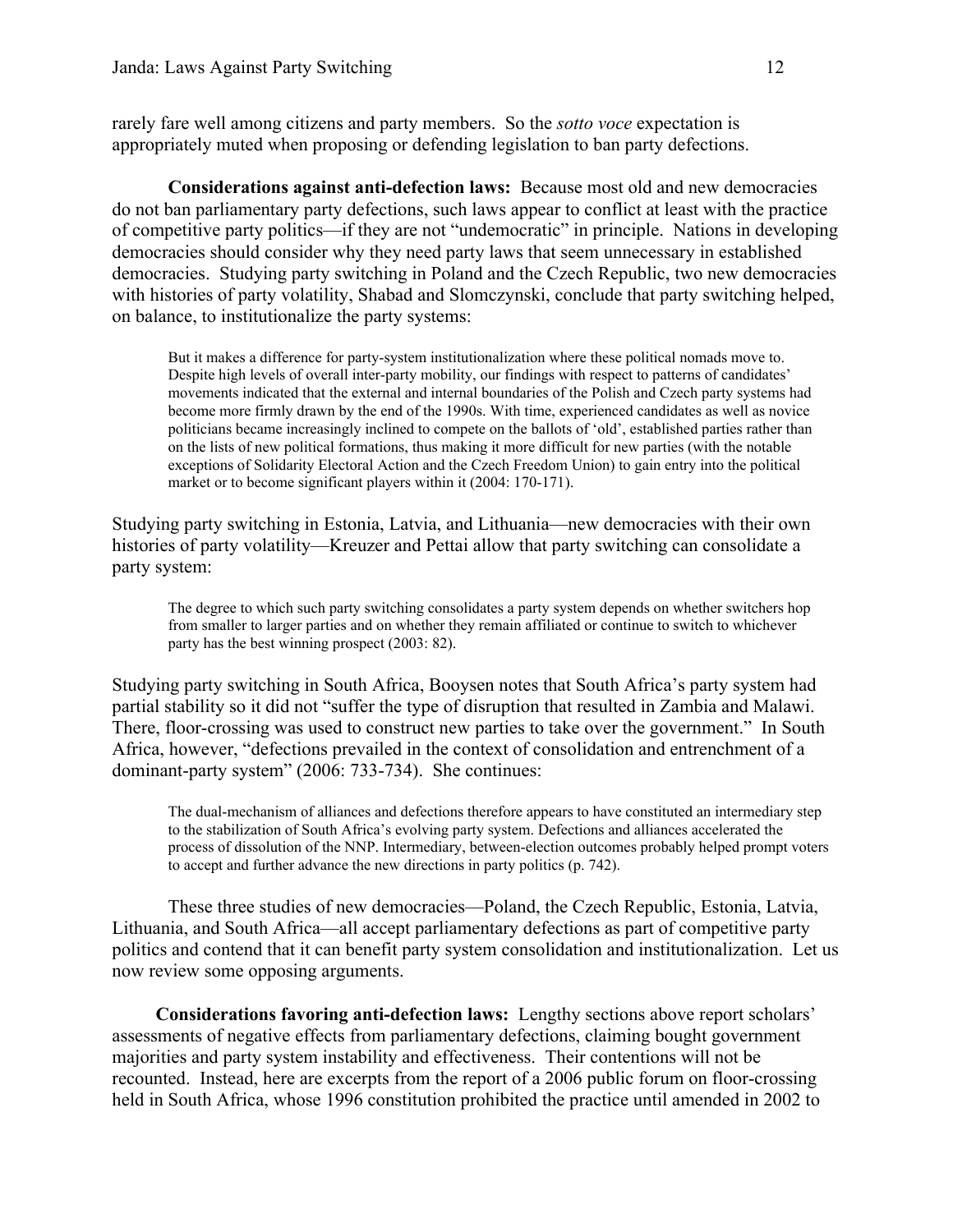permit limited windows for switching parties, an amendment upheld by the Supreme Court. The forum reviewed floor-crossing at the national and municipal levels and heard from speakers who criticized the practice. According to the forum summary:

Dr. Daniel, Research Director at the HSRC [Human Science Research Council] in Durban, vigorously opposed the practice of floor crossing, and commentated that floor crossing is a perversion of the democratic process in South Africa. It undermines it, very damaging, he added. He argued that the damaging impact of floor crossing is reflected on the ever increasing voter apathy and declining respect for parliament and its institutions. There is probably no other piece of legislation passed by parliament which has done more harm to our emerging brand of democracy than this floor crossing legislation, he added (Democracy Development Programme, 2006: 9).

### The summary concludes:

The overwhelming majority of the participants shared the same sentiment that floor crossing weakens our emerging democracy, and does not lead to competitive democracy, but rather encourages corruption and should be scraped [sic] with immediate effect. The majority of participants representing various opposition parties and NGOs felt that the floor crossing legislation was introduced too soon in the development of our democracy and thus far has not yielded any plausible results (p. 9).

Although these excerpts do not present much evidence concerning the negative effects of floor crossing, they do convey the strong emotions held by many opposed to party defections. Some people look to the enactment of anti-defection laws as strong medicine against corruption in forming governments, instable parties, and meaningless parties. As political realities, these emotions need be considered.

Two democracies that abandoned their anti-defection laws: Is defecting from one's elected party incompatible with democracy? Or are anti-defection laws themselves undemocratic? Miskin (2003: 25) dispassionately reviews the key arguments pro and con without taking sides. Reasonable cases can be made for both points of view. As mentioned in the discussion of Table 2, two democracies—South Africa and New Zealand—abandoned their anti-defection laws. Both cases merit closer attention.

Despite the emotional opposition to parliamentary defections expressed above at the public floor-crossing forum in South Africa, dispassionate scholarly analysis of the 2002 legislation that relaxed the strict anti-defection provisions in South Africa's 1996 constitution has been generally favorable. Consider Joubert's 219 page thesis on representation and floor crossing in South Africa, which concludes, "Seen from an historical perspective floor-crossing has had more positive than negative results and in its present form it has a tempering effect on the stronghold political parties have over their members (2006: 199). Booysen, who writes about the break from the constitutional prohibition against floor-crossing, supports his analysis:

Thus resulted a period in which South African political parties joined many of their international counterparts in the contest of freedom to defect versus imperative mandate. Comparative literature indicates that, internationally, there are numerous and continuous struggles to limit defection on the basis of likely contravention of the mandate of original election. Equally, comparative studies are clear that the efforts to restrict defection frequently end in travesty (2006: 742).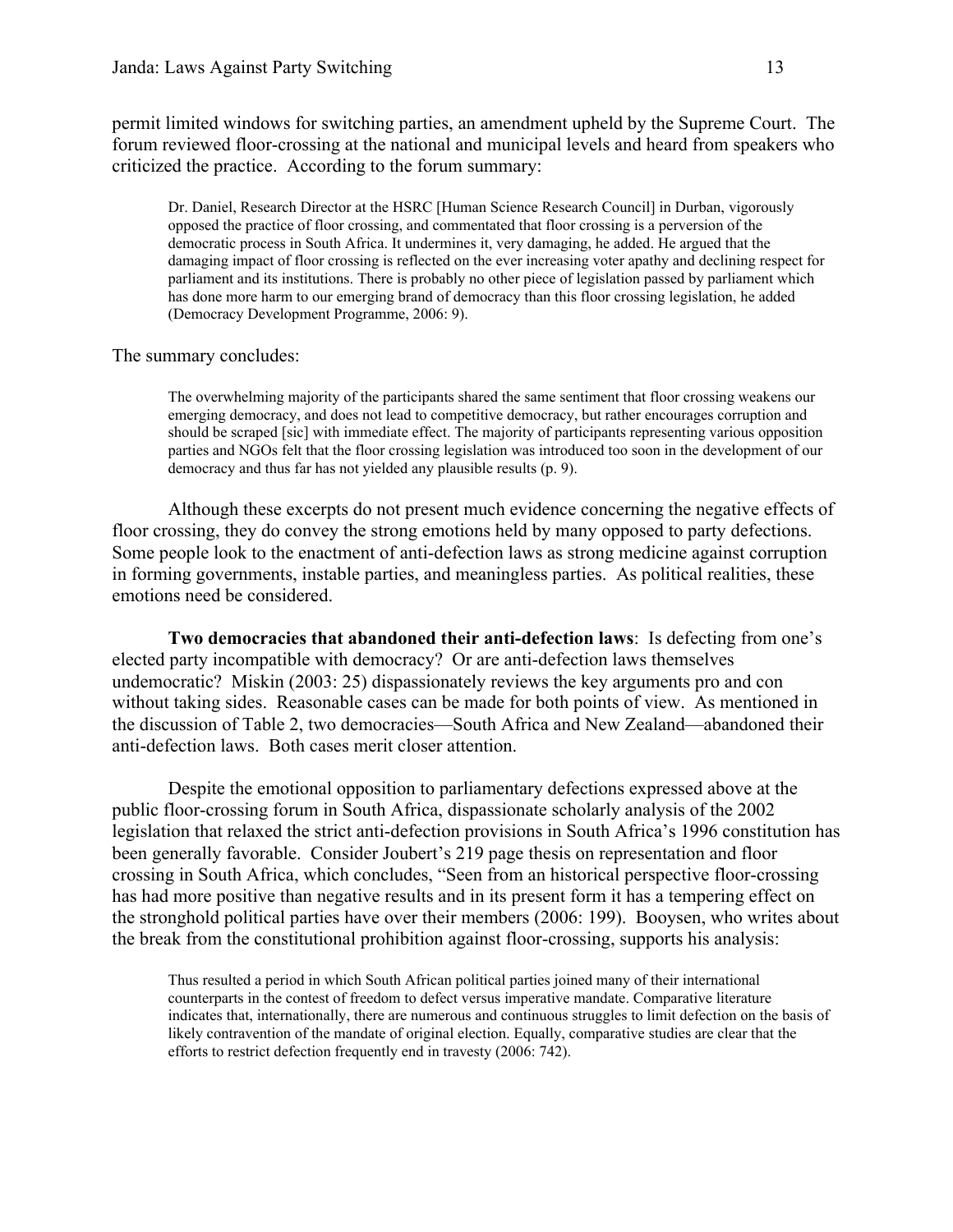In contrast to South Africa, New Zealand had no anti-defection law until it passed one in 2001 on a "sunset" basis to expire after two elections. Writing before the law expired, Miskin described it as an "unworkable" law that "failed within a few months of it being implemented" (2003: 32). In fact, the law did lapse after the second election in 2005, and the New Zealand Solicitor-General advised that a bill to restore the act infringed on the constitutional freedoms of expression and association, saying

In summary, the Bill does not protect what I have described as "legitimate dissent" in the House by an individual member concerning his/her party or its policies. Rather, it accords to the party and its leader a very wide discretion. The question is whether that means that the limitation on rights contained in the Bill is not "proportionate", and therefore that the Bill is not BORA [Bill of Rights Acr] consistent. (Arnold, 2005: paragraph 42).

Do anti-defection laws discourage party defections? There is little systematic crossnational research on the effectiveness of anti-defection laws other than studies by Malhotra (2005) and Subramarian (2008). Malhotra's study of anti-defection laws in 65 parliaments was based on questionnaires circulated to officials of Commonwealth parliaments and to officials at the 2004 Inter-Parliamentary Union Conference in Mexico (2005: xi). He does not reprint the questionnaire, but he does classify parliaments as whether or not they had "experience with political defections" according to their responses. Although Malhotra does not report his data in this format, Table 3 shows the cross-classification of the presence of anti-defection laws and experience with political [party] defections:

| Experience with  | No Anti-Defection | Laws against Party |        |
|------------------|-------------------|--------------------|--------|
| Party Defections | Laws              | Defections         | Totals |
| No               | $(20\%)$          | $(10\%)$           |        |
| Yes              | $(80\%)$          | $(90\%)$           | 55     |
|                  | $100\%$           | ን%)                |        |

TABLE 3: Party Defections by Anti-Defection Laws

A simple chi-square test of the data in Table 3 shows no significant relationship between reported experience with parliamentary party defections (whatever that may mean) and the presence of anti-defection laws.

In place of Malhotra's "experience with defections," Subramanian's more empirical study used legislative party fragmentation as calculated by the Laasko and Taagepera formula (1979). Subramanian studied countries with and without anti-defection laws and used several methods to assess the effect of those laws on party fragmentation. Consistent with the data reported in Malhotra, Subramanian too found no evidence that anti-defection laws "consistently increase or decrease legislative party fragmentation" (2008: 103).

Like studying the relationship between the number of city police and the amount of urban crime, these studies show that it is hard to discern the causal relationships between the variables. Does the presence of anti-defection laws reduce parliamentary party defections (or party fragmentation) or does the incidence of party defections lead to the passage of anti-defection laws?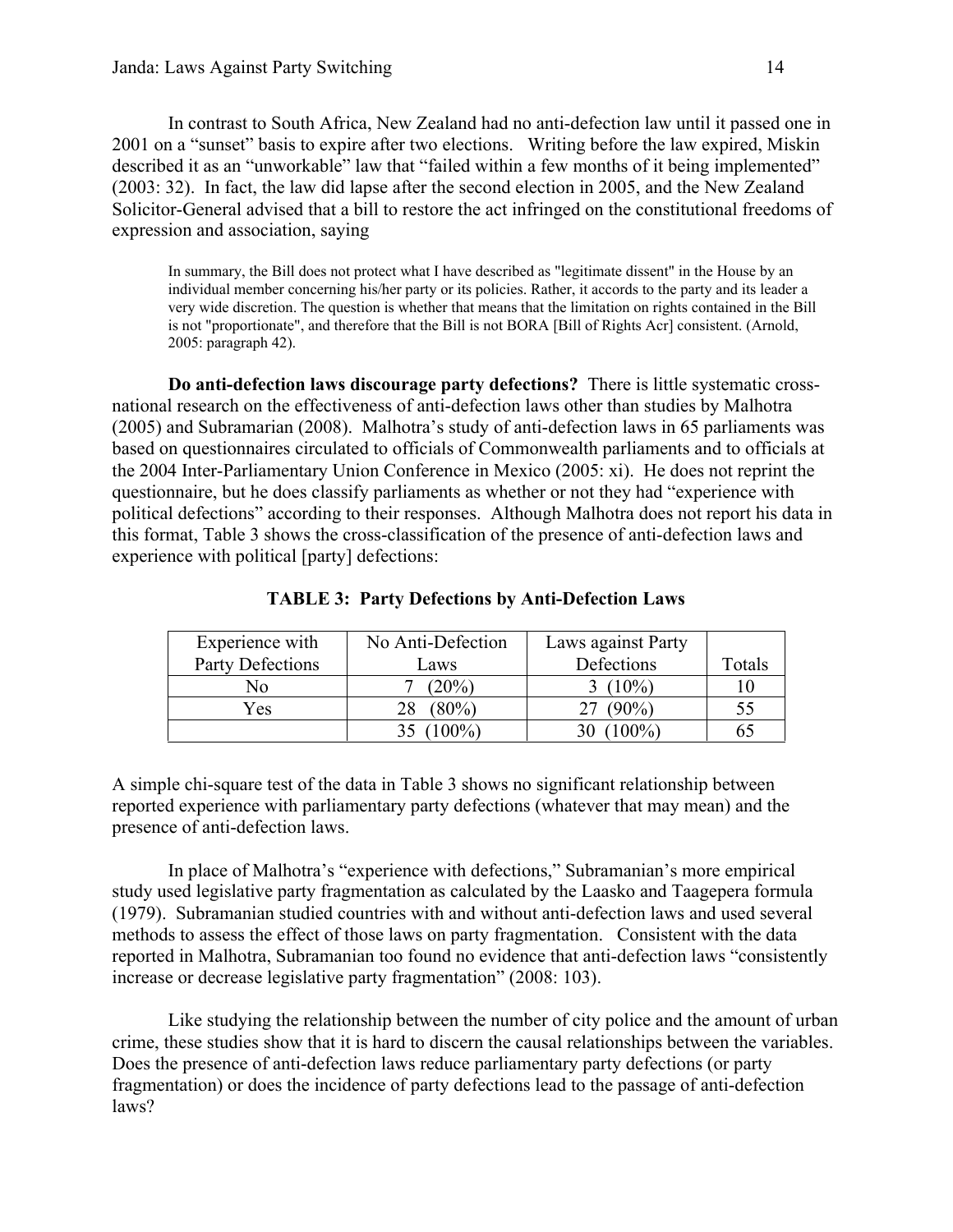Fitting anti-defection laws to the political system: One clear conclusion emerges from this study of parliamentary party defection—by whatever name the act is called. Changing parties after election is viewed differently within most established democracies versus most nascent democracies. Established democracies value the freedom of individual parliamentary members to switch parties. They regard switching parties as compatible with democratic values and see anti-defection laws as infringements on political freedoms. In general, democratic nations tend to pass laws that permit or promote competitive party politics (Janda, 2006). Because anti-defection laws protect existing parties, such laws are suspect in established democracies, although some democratic nations do favor existing parties through other laws. For example, the United States makes it easier for its two major parties, the Democrats and Republicans, to place its candidates on election ballots (Bennett, 2009). But even in the United States, there is virtually no support for preventing members of Congress from switching parties.

Nascent democracies, however, have (by definition) less developed political systems. Typically, their party systems are in flux as are their norms for parliamentary behavior. Their electorates also are less familiar with political parties and often owe political loyalties to clans, groups, or local figures. These factors make for very different political systems. Perhaps laws that do not fit party politics in established democracies may fit party politics in developing democracies, and perhaps anti-defection laws are a case in point. Mershon and Heller identify this theme:

A recurring worry expressed in studies of party switching in new democracies is that mobile politicians undermine already weak party organizations, impede the institutionalization of the party system, and complicate processes of policy making and representation (2003: 5).

In his assessment of democratic assistance programs to new democracies, Crothers writes, "There is no set answer to the question of what sort of political party law will most help support democratic party development" (2006: 196). Speaking specifically about anti-defection laws, Miskin says:

while anti-defection law may suit the circumstances of countries, such as Papua New Guinea where it may help to impose order on a chaotic party system in order to stabilise government, its usefulness in other countries is less clear (2003: iii).

Shaping a party system through legislation is a form of political engineering, and Desposato (2006a: 28) holds that "it isn't clear that strong political parties can or should be engineered through political reform. Parties of the idealized European type receive much of their strength not from electoral rules, but from their large, loyal, and stable support among the general population." Writing on party engineering in Papua New Guinea, Reilly cautions that the desired results (if they are achieved at all) are not realized overnight:

Inherent in the new party system laws is the expectation that parties can be 'built' to a certain extent, not from the bottom up (as is usually the case), but from the top down, by forcing what are currently shifting coalitions of independents and weak parties into more structured and indeed permanent alliances over the course of each parliament (2002: 711).

Shabad and Slomczynski put it this way: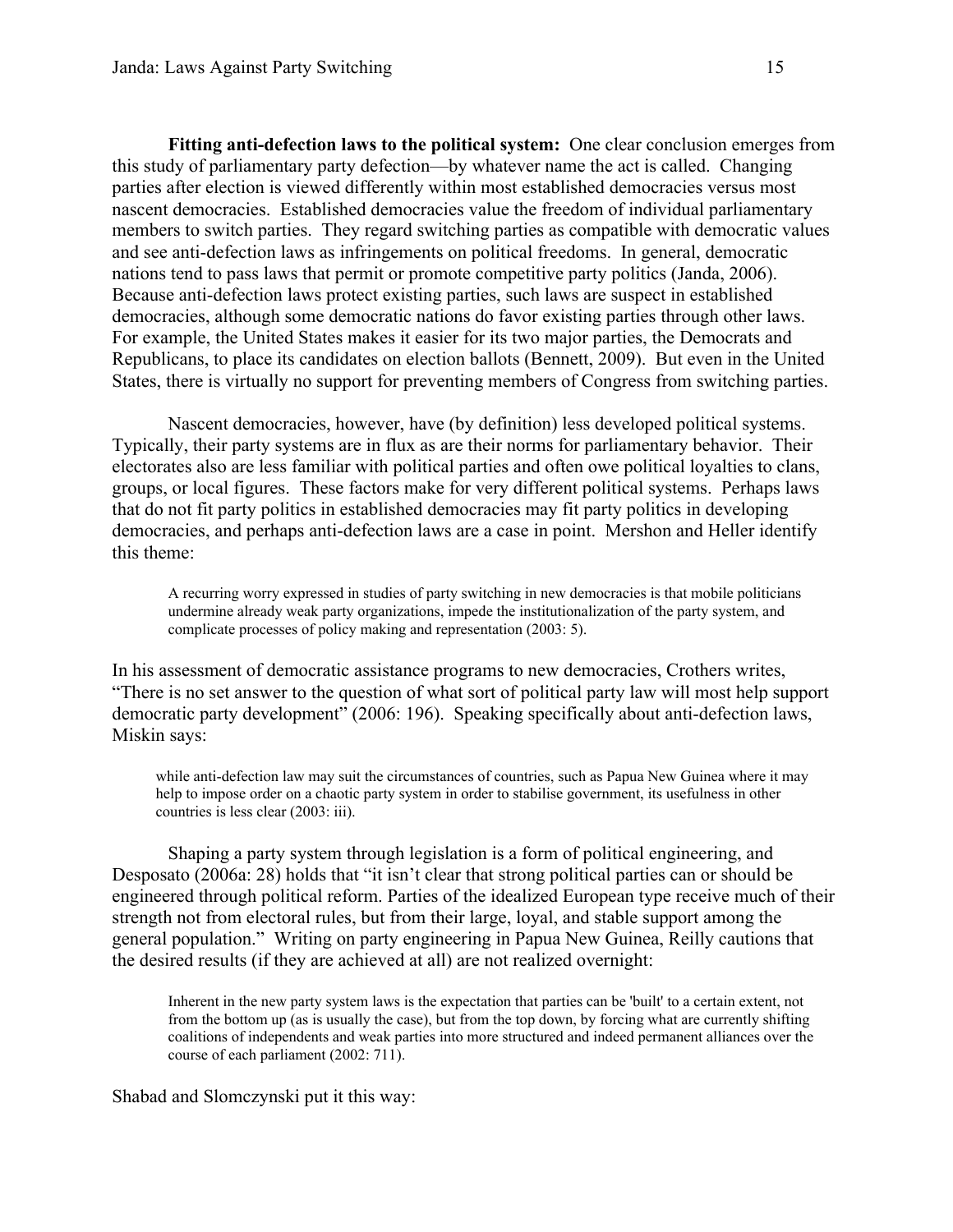Presumably, as time passes and as political elites engage in multiple iterations of the electoral game, a learning process should take place and contribute to the stabilization of the party system. Put simply, partyswitching should become less 'normal', the patterns of movement more structured and the consequences of political tourism more costly (2004: 152).

Let us assume that anti-defection laws are functional for achieving stable, competitive party politics in nascent democracies that suffer from unstable and fragmented parties operating in a corrupt and personalistic political system. If a given law works as intended, then the nation should (after an unstated period of time) emerge as an established democracy. Following the experience of most established democracies, such a law would no longer "fit" its political system and its enhanced regard for the democratic values of freedom of expression and association. Then, as in South Africa, anti-defection laws should be changed. Spiess and Pehlm believe that the role played by anti-defection laws depends on the functioning of the party system and the nature of society:

So, ultimately, the question whether floor crossing should be allowed or anti-defection regulations should be imposed, rests on the configuration of the party system and the crucial dilemma of what has to be considered more important in the context of nascent democracies and divided societies: regime stability or national integration. (Spiess and Pehlm 2004: 224).

Unfortunately, more nations by far outlaw party defections in their constitutions than through statutory law. Because constitutions are more difficult to change, anti-defection legislation tends to be more permanent than temporary. Outlawing party defections in constitutions invites observers to speculate about the framers' intentions. Was it to produce competitive party systems or to consolidate power within existing parties? It is an important question for nations considering anti-defection laws.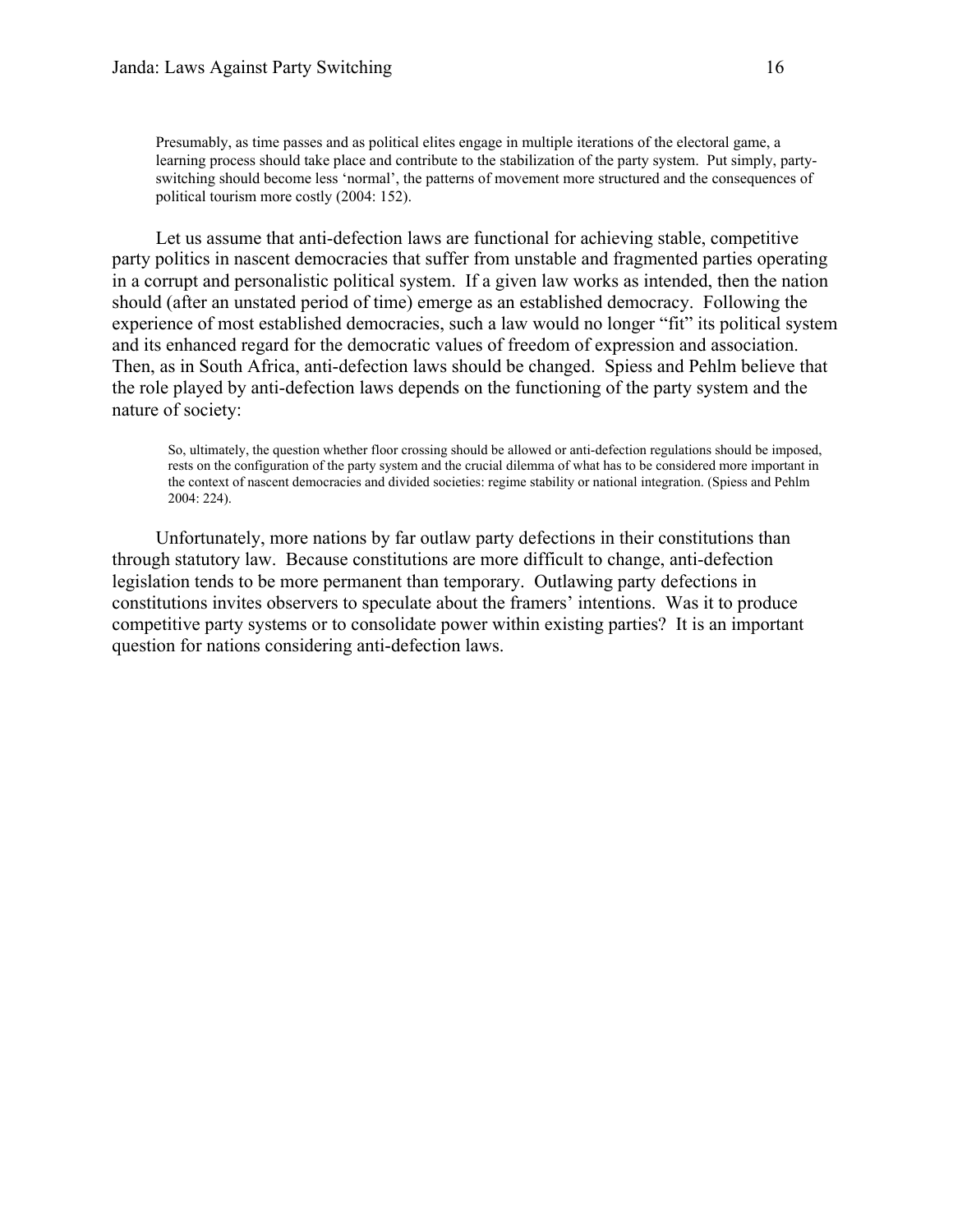# **References**

- Arnold, Terrence (2005) "Electoral (Integrity) Amendment Bill," Legal advice to the Attorney General, Australian Ministry of Justice (November 5), available at http://www.courts.govt.nz/bill-of-rights/bill-list-2005/e-bill/electoral-integrityamendment-bill.html.
- Australian Parliamentary Library (2005) "Crossing the floor in the Federal Parliament 1950- August 2004," Research Note: Information, analysis and advice for the Parliament (October 10), no. 11.
- Barrow, Lynda K. (2007). "Party On? Politicians and Party-Switching in Mexico," Paper delivered at the Midwest Political Science Association (MPSA) Annual Meeting, April 12-15, Chicago, Illinois
- Bennett, James T. (2009). *How Government Has Rigged the System to Benefit Demopublicans and Exclude Third Parties.* New York: Springer
- Booysen, Susan (2006) "The Will of the Parties Versus the Will of the People? Defections, Elections and Alliances in South Africa," *Party Politics*, 12 (November), 727-746.
- Breeveld, Hans (2007) Personal communication via e-mail.
- Carothers, Thomas (2006) *Confronting the Weakest Link: Aiding Political Parties in New Democracies*. Washington, D.C.: Carnegie Endowment for International Peace.
- Castle, David and Patrick J. Fett (2000) "Member Goals and Party Switching in the U.S. Congress," in William T. Blanco (ed.), *Congress on Display, Congress at Work*. Ann Arbor: University of Michigan Press, 231-241.
- Council of Europe (2005) "Amendments to the Constitution of Ukraine adopted on 8 December 2004," CDL Opinion 339/2004 (April). Available at www.venice.coe.int/docs/2005/CDL(2005)036-e.pdf
- Cox, Gary W. and Mathew D. McCubbins (1994) "Bonding, Structure, and the Stability of Political Parties: Party Government in the House," *Legislative Studies Quarterly*, Vol. 19, No. 2. (May), 215-231.
- Democracy Development Programme (2006) "Impact and Future of the Floor Crossing Legislation," Political forum report, Forum, June 22.
- Desposato, Scott W. (2005) "The Impact of Party-Switching on Legislative Behavior in Brazil," Unpublished paper, (July 8), available at

http://faculty.virginia.edu/partyswitching/papers/cv05-desposato.pdf

- Desposato, Scott W. (2006a) "Brazilian Political Reform: What Needs Fixing, What Doesn't, and What to Do," Unpublished paper, (November).
- Desposato, Scott W. (2006b) "Parties for Rent? Ambition, Ideology, and Party Switching in Brazil's Chamber of Deputies," *American Journal of Political Science*, Vol. 50, No. 1, (January), 62-80.
- Fraenkel, Jon (2005) "Political Consequences of Pacific Island Electoral Laws," Australian National University, Research School of Pacific and Asian Studies, Discussion Paper 8.
- Freedom House (2005) http://www.freedomhouse.org/template.cfm?page=5
- Grant, Cedric. (2004). *Governance in the Caribbean Community* Atlanta, GA: Clark Atlanta University, United Nations Development Programme Report (December).
- Heller, William B. and Carol Mershon (2005) "Party Switching in the Italian Chamber of Deputies, 1996-2001," *The Journal of Politics* 67: 536-559.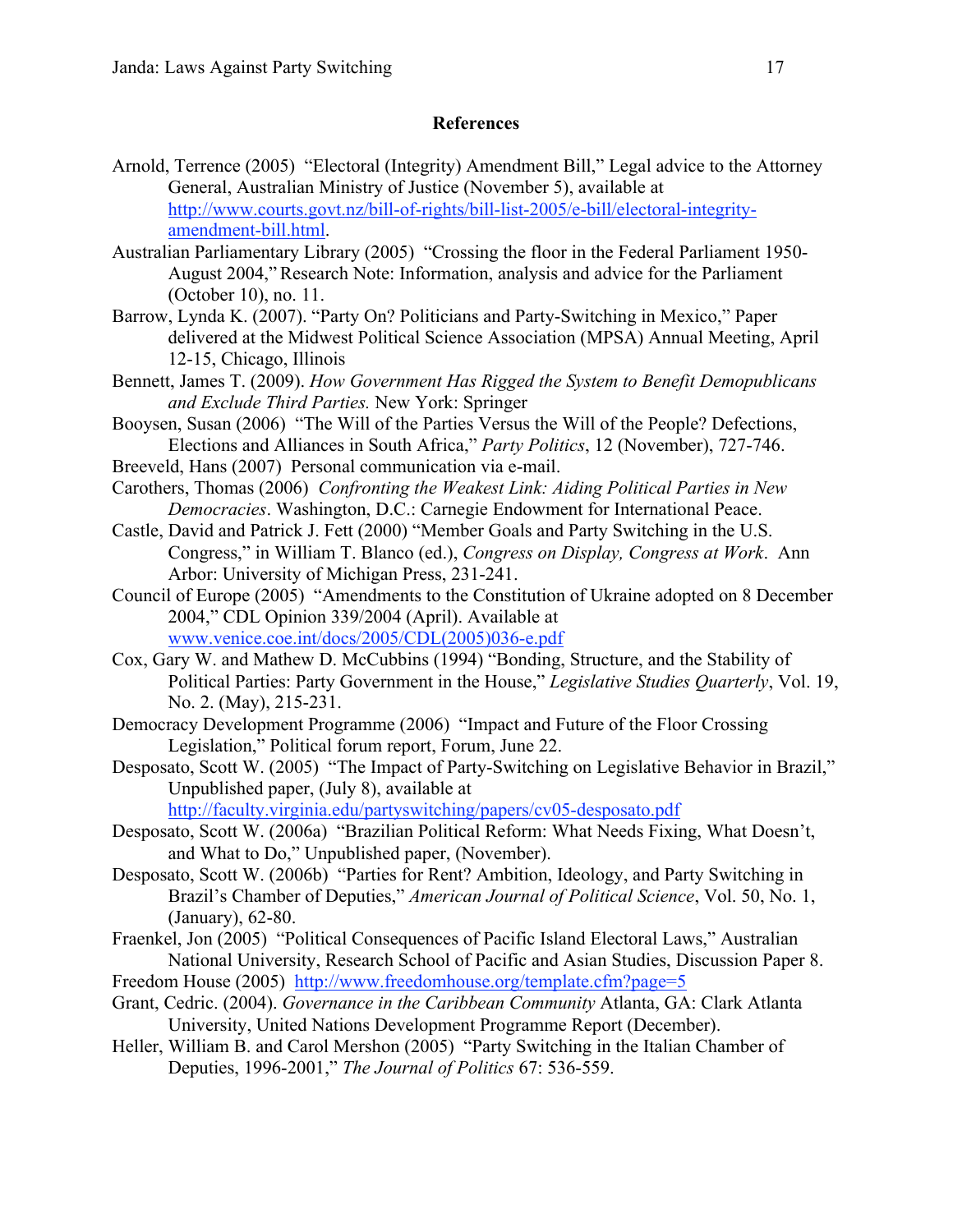- Heller, William B. and Carol Mershon (2008). "Dealing in Discipline: Party Switching and Legislative Voting in the Italian Chamber of Deputies, 1988-2000," *American Journal of Political Science*, 52 (October), 910-925.
- Hirschman, A.O. (1970). *Exit, Voice, and Loyalty: Responses to Decline in Firms, Organizations, and States.* Harvard University Press.

IDEA (2006). http://political-parties.org/

- Janda, Kenneth (2005a) "Adopting Party Law," in *Political Parties and Democracy in Theoretical and Practical Perspectives*. Washington, D.C.: National Democratic Institute for International Affairs. Available for download in PDF format at https://ndi.ndi.org/db. Reprinted in John Hardin Young (ed.), *International Election Principles: Democracy & the rule of Law*. Washington, DC: American Bar Association, 2009, pp. 81-134.
- Janda, Kenneth (2005b) "Database of Party Laws" at https://ndi.ndi.org/db.
- Janda, Kenneth (2006) "Measuring National Performance on Models of Party Regulation," Prepared for delivery at the Expert Meeting on Political Party Development in Conflictprone Societies, The Hague, Netherlands, October 25.
- Joubert, Leonardus Kolbe (2006) "The Mandate of Political Representatives with Special Reference to Floor Crossing: A Legal Historical Study." Pretoria: University of South Africa: Unpublished Master of Laws Thesis.
- Kamath, P. M. (1985) "Politics of Defection in India in the 1980s," *Asian Survey*, Vol. 25, No. 10, (October), 1039-1054.
- Karvonen, Lauri (2007) "Legislation on Political Parties: A Global Comparison," *Party Politics*, 13 (July), 437-455.
- Kato, Junko and Michael Laver (1998) "Theories of Government Formation and the 1996 General Election in Japan," *Party Politics*, 4 (April), 229-252.
- Kreuzer, Marcus and Vello Pettai (2003) "Patterns of Political Instability: Affiliation Patterns of Politicians and Voters in Post-Communist Estonia, Latvia, and Lithuania," *Studies in Comparative International Development*, 38, (July 01), 76 - 98.
- Levitsky, Steven and Maxwell A. Cameron (2003) "Democracy without Parties? Political Parties and Regime Change in Fujimori's Peru," *Latin American Politics and Society*, Vol. 45, No. 3. (Autumn), pp. 1-33.
- Laakso, M. & R. Taagepera. (1979). "The "Effective" Number of Parties: A Measure with Application to West Europe." *Comparative Political Studies* 12:3-27.
- Mainwaring. Scott (1991) "Politicians, Parties, and Electoral Systems: Brazil in Comparative Perspective," *Comparative Politics*, Vol. 24, No. 1. (October), 21-43.
- Mainwaring, Scott (1998) "Party Systems in the Third Wave," *Journal of Democracy*, 9: 67-81.
- Malhotra, G. C. (2006). *Anti-Defection Law in India and the Commonwealth.* New Delhi: Metropolitan Book Co. Pvt. Ltd.
- McElroy, Gail (2003) "Party Switching in the European Parliament: Why bother?" Paper prepared for presentation at the 2003 meeting of the European Consortium for Political Research, Marburg, Germany. September 18-21.
- Mershon, Carol and William B. Heller (2003) "Party Switching and Political Careers in the Spanish Congress of Deputies, 1982-1996," Annual Meetings of the Midwest Political Science Association, Chicago, IL, April 3-6.
- Mershon, Carol and Olga Shvetsova. (2008). "Parliamentary Cycles and Party Switching in Legislatures." *Comparative Political Studies*, 41 (January), 99-127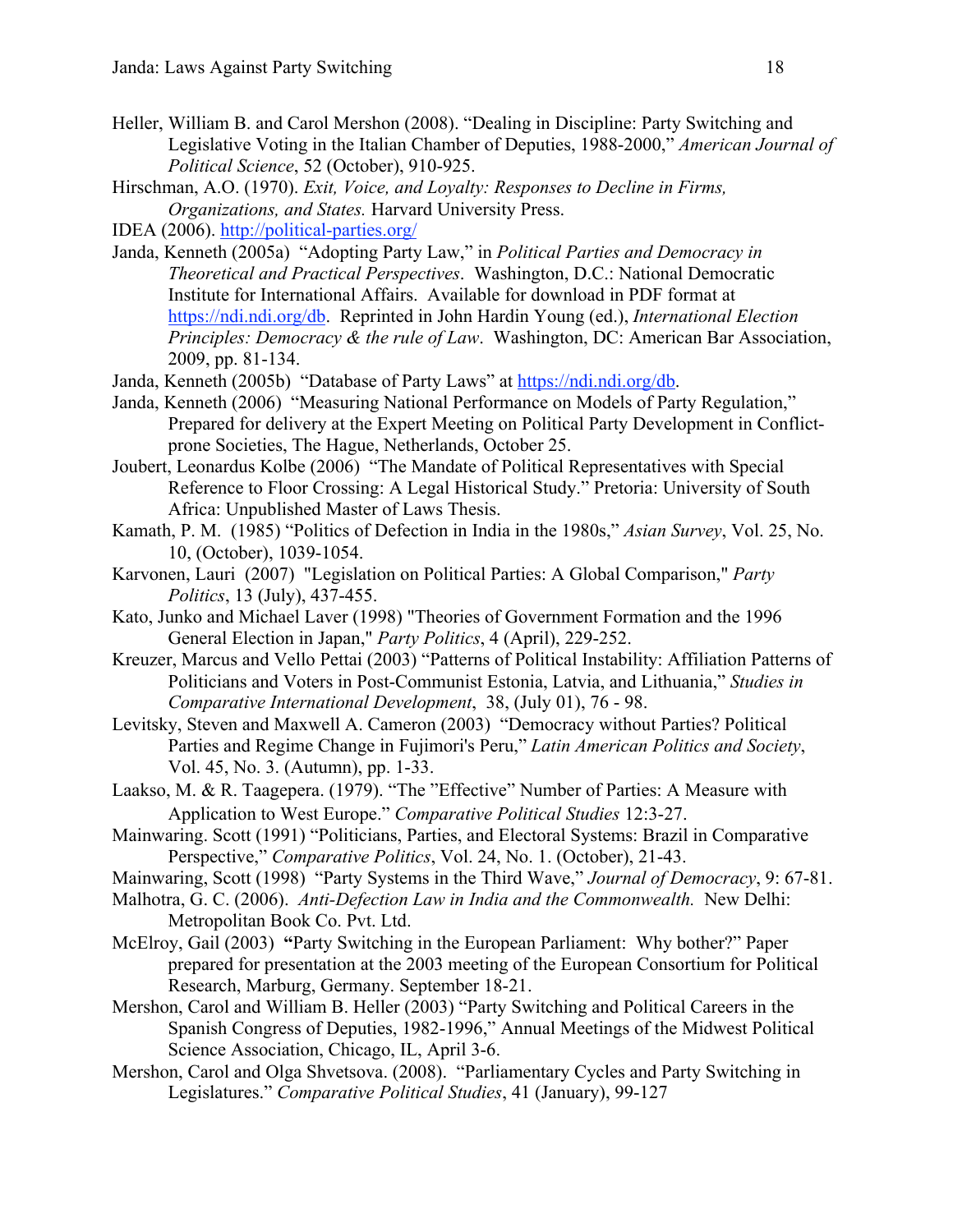- Miskin, Sarah (2003) "Politician Overboard: Jumping the Party Ship," Parliamentary Library, Commonwealth of Australia, Research Paper No. 4 2002-03, (March 24).
- Montgomery, Kathleen A. (1999). "Electoral Effects on Party Behavior and Development Evidence from the Hungarian National Assembly," *Party Politics*, Vol. 5, (October), 507- 523
- Montinola, Gabriella R. (1999) "Parties and Accountability in the Philippines," *Journal of Democracy*, 10, 126-140.
- Müller, Wolfgang C. (1993) "The Relevance of the State for Party System Change," *Journal of Theoretical Politics*, 5 (October), 419-454.
- Müller, Wolfgang C. and Ulrich Sieberer (2006) "Party Law" in Richard S. Katz and William Crotty (eds.), *Handbook of Party Politics.* London: Sage Publications. Pp. 435-445.
- Norris, Pippa (2005) "Democracy Indicators Cross-national Time-Series Dataset Release 1.0" http://ksghome.harvard.edu/~pnorris/Data/Data.htm
- Nokken, Timothy P. (2000) "Dynamics of Congressional Loyalty: Party Defection and Roll-Call Behavior, 1947-97," *Legislative Studies Quarterly*, Vol. 25, No. 3. (August), 417-444.
- Payne, E. J. (1990). *Select Works of Edmund Burke, Vol. 4.* Indianapolis, Indiana: Liberty Fund, 1990. Available at http://www.econlib.org/library/LFBooks/Burke/brkSWv4c1.html.
- Pottie, David (2001) "The Electoral system and opposition parties in South Africa, in Roger Southall (ed), *Opposition and Democracy in South Africa*. London: Frank Cass. Pp. 25- 52.
- Rahman, Taiabur (2005) "Parliamentary Control and Government Accountability in Sri Lanka: The Role of Parliamentary Committees", Paper presented at the BASAS Annual Conference, University of Leeds, UK, (30 March - 01 April).
- Rakner, Lise and Lars Svåsand (2004) "From Dominant to Competitive Party System: The Zambian Experience 1991-2001," *Party Politics*, 10 (January), 49-68.
- Reed, Stephen R. (1997) "Providing Clear Cues: Voter Response to the Reform Issue in the 1993 Japanese General Election," *Party Politics*, 3 (April), 265-277.
- Reilly, Benjamin (2002) "Political Engineering and Party Politics in Papua New Guinea," *Party Politics*, 8 (November), 701-718.
- Salih, M. A. Mohamed and Per Nordlund (2007) *Political Parties in Africa: Challenges for Sustained Multiparty Democracy.* Stockholm: International Institute for Democracy and Electoral Assistance.
- Samuels, David (2000) "Ambition and Competition: Explaining Legislative Turnover in Brazil," *Legislative Studies Quarterly*, Vol. 25, No. 3. (August), 481-497.
- Shabad, Goldie and Kazimierz M. Slomczynski (2004) "Inter-Party Mobility among Parliamentary Candidates in Post-Communist East Central Europe," *Party Politics*, 10 (March) 151-176.
- Slomczynski, Kazimierz M., Goldie Shabad and Jakub Zielinski. (2008). "Fluid Party Systems, Electoral Rules and Accountability of Legislators in Emerging Democracies: The Case of Ukraine," *Party Politics*, 14 (January), 91-112.
- Sobion, Keith Stanford P. (2008). "Struggle with Crossing the Floor and Recall,: The Case Study of Trinidad and Tobago," in Democracy Unit, *Terugroeprecht (Recall)* Paramaribo, Suriname: University of Suriname, 2008), pp. 32-31.
- Spiess, Clemens and Malte Pehl. (2004). "Floor Crossing and Nascent Democracies a Neglected Aspect of Electoral Systems? The Current South African Debate in the Light